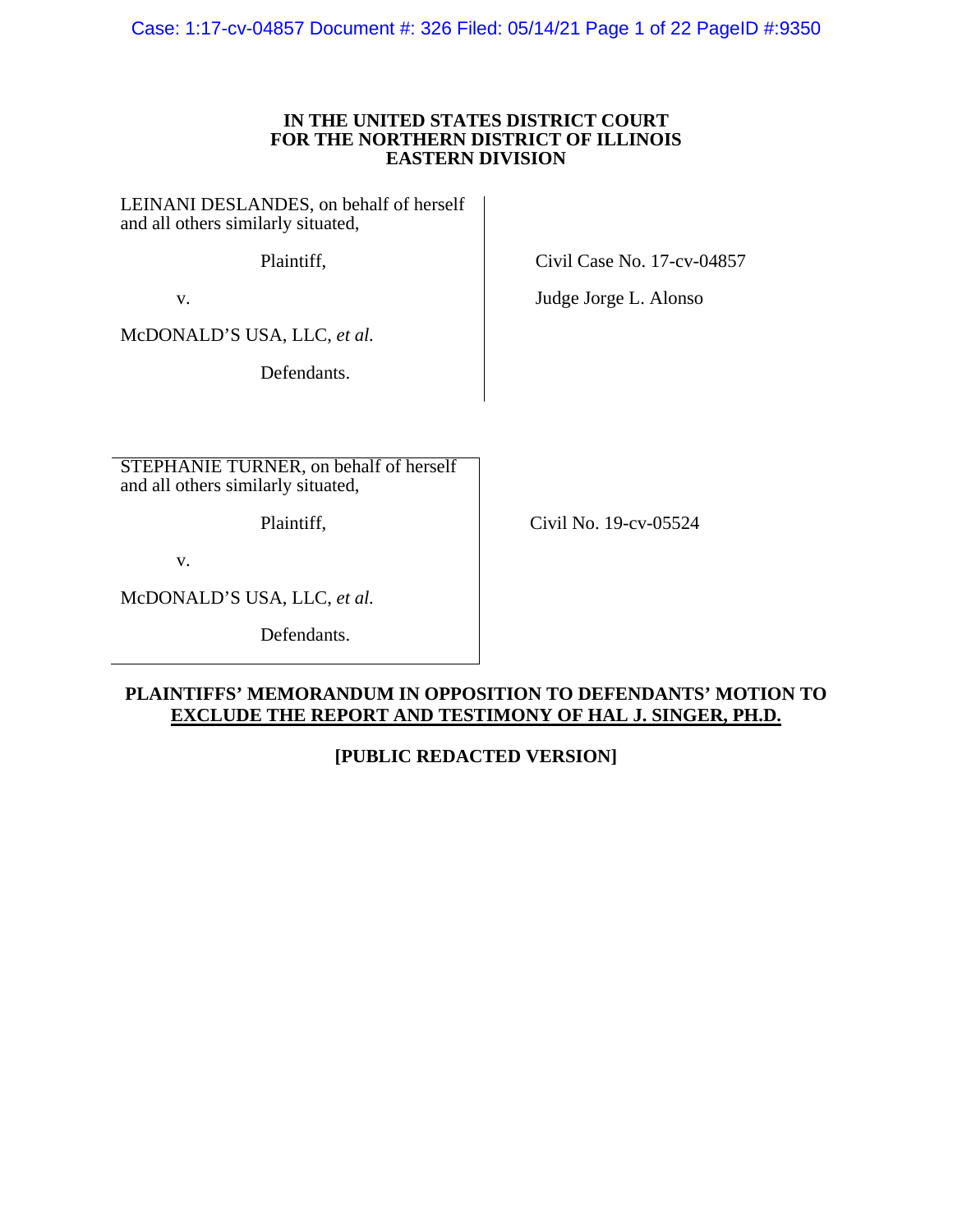# **TABLE OF CONTENTS**

# **Page**

| I.   |           |                                                                 |                                                                 |  |  |  |
|------|-----------|-----------------------------------------------------------------|-----------------------------------------------------------------|--|--|--|
| II.  |           |                                                                 |                                                                 |  |  |  |
| III. |           |                                                                 |                                                                 |  |  |  |
|      | A.        |                                                                 | Dr. Singer Offers Direct Evidence Demonstrating the Restraint's |  |  |  |
|      |           | 1.                                                              | Dr. Singer's Models Adequately Demonstrate McDonald's           |  |  |  |
|      |           | 2.                                                              |                                                                 |  |  |  |
|      | <b>B.</b> | McDonald's Claimed "Flaws" in Dr. Singer's Regression Model are |                                                                 |  |  |  |
|      | C.        |                                                                 |                                                                 |  |  |  |
|      | D.        |                                                                 |                                                                 |  |  |  |
|      | E.        |                                                                 | McDonald's Supposed Procompetitive Justifications Are Common,   |  |  |  |
| IV.  |           |                                                                 |                                                                 |  |  |  |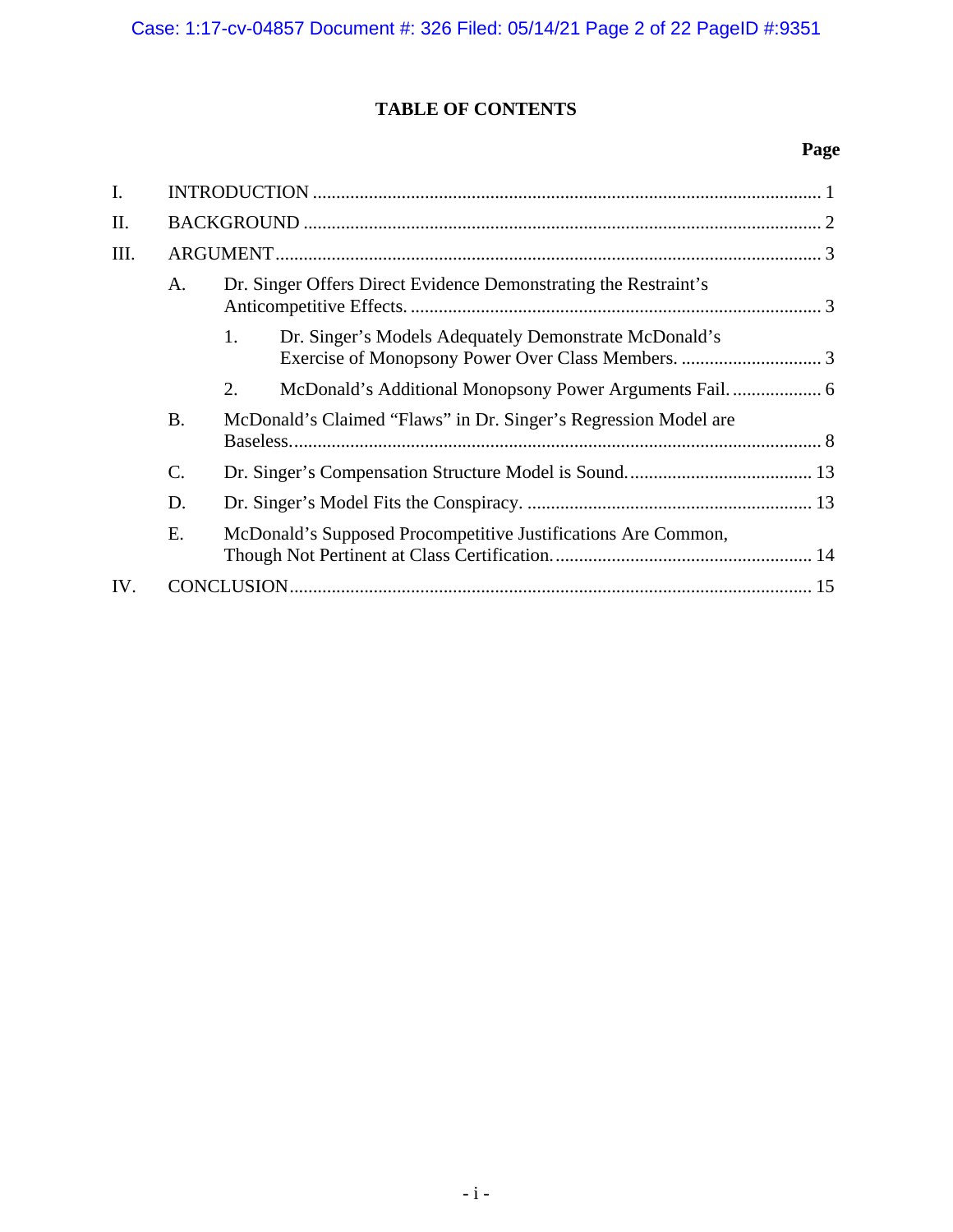# **TABLE OF AUTHORITIES**

## **Page(s)**

# **Cases**

| Agnew v. NCAA,                                      |
|-----------------------------------------------------|
| Bowman for J.B. v. Int'l Bus. Machines Corp.,       |
| Brown v. Burlington N. Santa Fe Ry. Co.,            |
| C.W. ex rel. Wood v. Textron, Inc.,                 |
| Cason-Merenda v. Detroit Med. Ctr.,                 |
| Conrad v. Jimmy John's Franchise, LLC,              |
| Deimer v. Cincinnati Sub-Zero Prod., Inc.,          |
| FTC v. Actavis,                                     |
| Gen. Leaseways, Inc. v. Nat'l Truck Leasing Assoc., |
| Hannah's Boutique v. Surdej,                        |
| In re High-Tech Employee Antitrust Litig.,          |
| In re High-Tech Employee Antitrust Litig.,          |
| In re Lamictal Direct Purchaser Antitrust Litig.,   |
| In re Rail Freight Fuel Surcharge Antitrust Litig., |
| LeClercq v. The Lockformer Co.,                     |
| Manpower, Inc. v. Ins. Co. of Pa.,                  |
| McLaughlin Equip Co. v. Servaas,                    |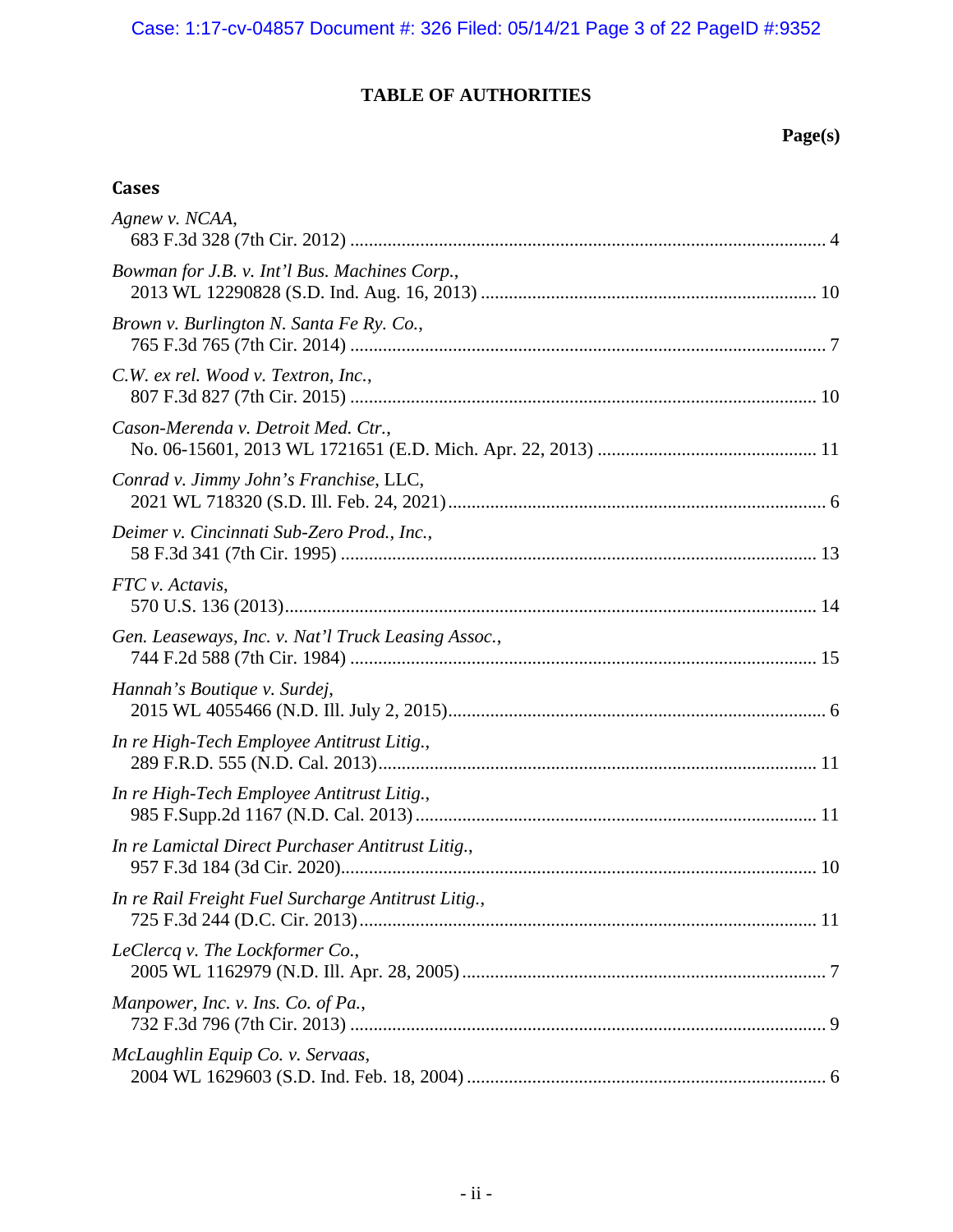## **TABLE OF AUTHORITIES (continued)**

# **Page(s)**

| Menasha Corp. v. News Am. Mktg., In-Store, Inc.,                |  |
|-----------------------------------------------------------------|--|
| Menasha, Wendler & Ezra, P.C., v. American Intern. Group, Inc., |  |
| NCAA v. Bd. of Regents,                                         |  |
| Nitsch v. Dreamworks Animation SKG, Inc.,                       |  |
| Ohio v. Am. Exp. Co.,                                           |  |
| Olean Wholesale Grocery Coop., Inc. v. Bumble Bee Foods LLC,    |  |
| PECO Pallet, Inc. v. Nw. Pallet Supply Co.,                     |  |
| Pierson v. Orlando Health,                                      |  |
| Reed v. Advocate Health Care,                                   |  |
| Republic Tobacco Co. v. N. Atl. Trading Co.,                    |  |
| Seaman v. Duke Univ.,                                           |  |
| Sharif Pharmacy, Inc. v. Prime Therapeutics, LLC,               |  |
| Sheehan v. Daily Racing Form, Inc.,                             |  |
| United States Sec. & Exch. Comm'n v. Ustian,                    |  |
| Weisfeld v. Sun Chem. Corp.,                                    |  |
| <b>Other Authorities</b>                                        |  |
|                                                                 |  |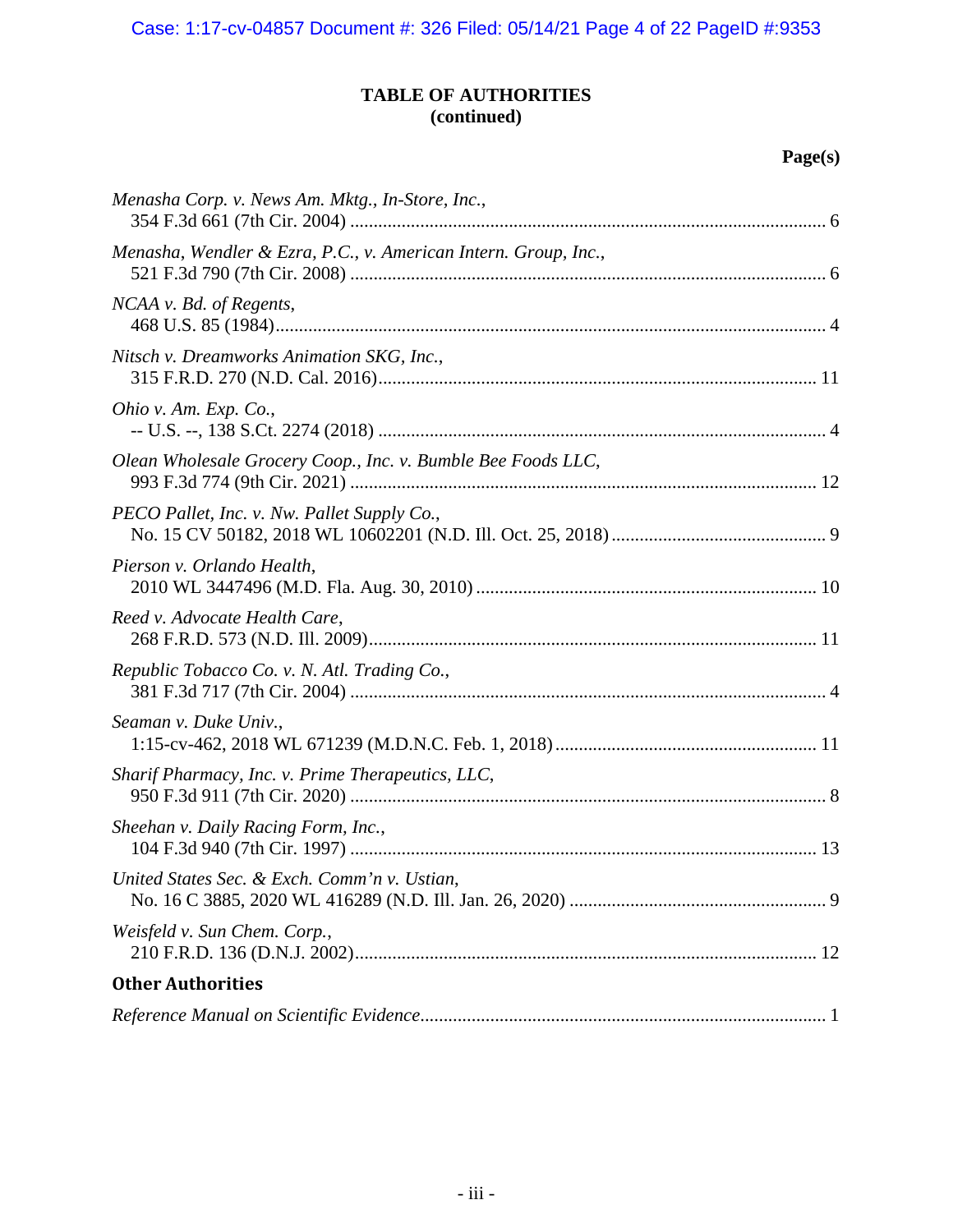### **I. INTRODUCTION**

Dr. Hal Singer is a qualified economist and econometrician with over a decade of experience analyzing impact and damages in antitrust class actions. Courts have relied on his opinions to certify seven antitrust classes, including two worker classes. Here, Dr. Singer performed a rigorous analysis, using multivariate regressions—the *Reference Manual on Scientific Evidence*'s standard econometric tool for such purposes—that determined what change in wages, if any, resulted from the No-Hire Agreement. Controlling for other relevant factors, he compared Class Member wages while the restraint was in effect with wages after McDonald's abandoned it. Dr. Singer found that the No-Hire Agreement had a statistically significant impact on all or nearly all Class Members.

McDonald's primary argument turns on the fiction that while Dr. Singer demonstrated *actual* Class Member wage suppression using common methods and evidence, he did not take the antecedent step of first demonstrating that wage suppression was *theoretically possible* through a market-definition inquiry. That approach is unnecessary and inappropriate here. The Court has ruled that the "quick-look" rule applies, observing that "[e]ven a person with a rudimentary understanding of economics would understand that if competitors agree not to hire each other's employees, wages for employees will stagnate." Dkt. 53 at 14. At the *merits* stage of the quicklook analysis, "if the defendant lacks legitimate justifications for facially anticompetitive behavior then the court 'condemns the practice without ado' without resort to analysis of market power." *Id.* at 9 (citation omitted). Dr. Singer has done everything he is required to do to demonstrate McDonald's exercise of monopsony power over Class Members.

McDonald's remaining arguments are meritless. It argues that Dr. Singer's regressions are based on "unrepresentative" data, but its (unsupported) arguments go only to sample size, not representativeness. McDonald's fails to demonstrate any incidence of "false positives" in Dr. Singer's model. It attacks him for using "averages," but Dr. Singer's use of regression analysis (not mere averages) does not mask over any material variations between Class Members. His regression uses local and even individual-specific variables, and confirms class-wide impact based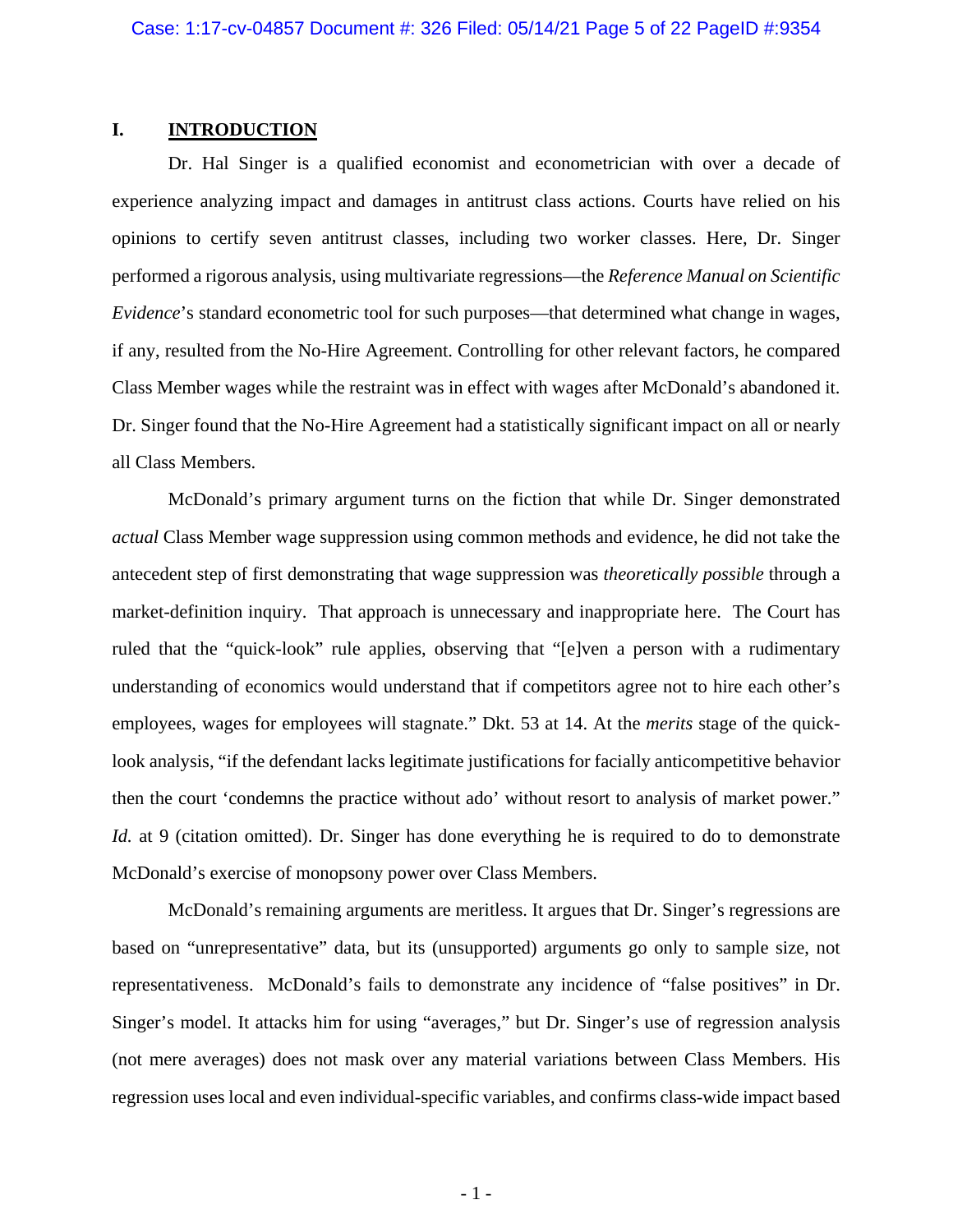#### Case: 1:17-cv-04857 Document #: 326 Filed: 05/14/21 Page 6 of 22 PageID #:9355

on unique estimates of injury for every Class Member in the dataset. He rigorously tested his model's sensitivity by estimating separate regressions for crew and managers and for McOpCo and franchisee employees. He then applied a predictive model and a compensation-structure model to confirm that all, or substantially all, Class Members suffered injury. In contrast, McDonald's alternative state-by-state "de-averaging" of Dr. Singer's model is both scientifically unsupported and a fundamental mismatch for Plaintiffs' claim—a single, nationwide conspiracy.

Dr. Singer's treatment of McDonald's Washington AG settlement as the conspiracy enddate for his regressions "fits" the case because substantial record evidence indicates that Class Members and their employers were either unaware of an earlier change in the No-Hire policy or continued to abide by it. Moreover, Dr. Singer's conclusions do not change even if he treats the earlier date as the end of the restraint, as McDonald's suggests.

Finally, although McDonald's will get a merits-stage opportunity to argue that the No-Hire Agreement was procompetitive, at this stage, such arguments are common to the Class and do not affect Dr. Singer's class certification opinions. The Court should deny McDonald's motion.

### **II. BACKGROUND**

Dr. Singer's qualifications and a summary of his methodology and findings are included in Plaintiffs' motion for class certification. *See* Dkt. 268 at 2; *see also* Ex. 5 (Singer Rept.), ¶¶4-  $9<sup>1</sup>$  Dr. Singer used multivariate regressions to isolate the effect of McDonald's No-Hire Agreement on worker wages from all other relevant factors, including local minimum wages and the presence of other Quick-Service Restaurant ("QSR") employers in the local market. He found that the No-Hire Agreement suppressed wages by approximately 2.5% to 6.8%. *Id.*, ¶59. Dr. Singer then proposed two methods to determine whether common impact could be proven class-wide. In one method, he uses the aforementioned wage regression to predict impact on an individual level. In the other, he relies on statistical and record evidence to prove there was a wage structure that linked the relative wage levels of Class Members, such that a generalized suppression of Class

<sup>&</sup>lt;sup>1</sup> References to "**Ex.**" are to the exhibits attached to the Decl. of Anne Shaver ISO Pltfs' Mtn. for Class Certif. (Dkt. 270). References to "**Shaver** *Daubert* **Ex.**" are to exhibits (including Dr. Singer's Rebuttal Report) attached to the Decl. of Anne Shaver ISO Pltfs' Opp. to Mtns. To Exclude Drs. Cappelli and Singer.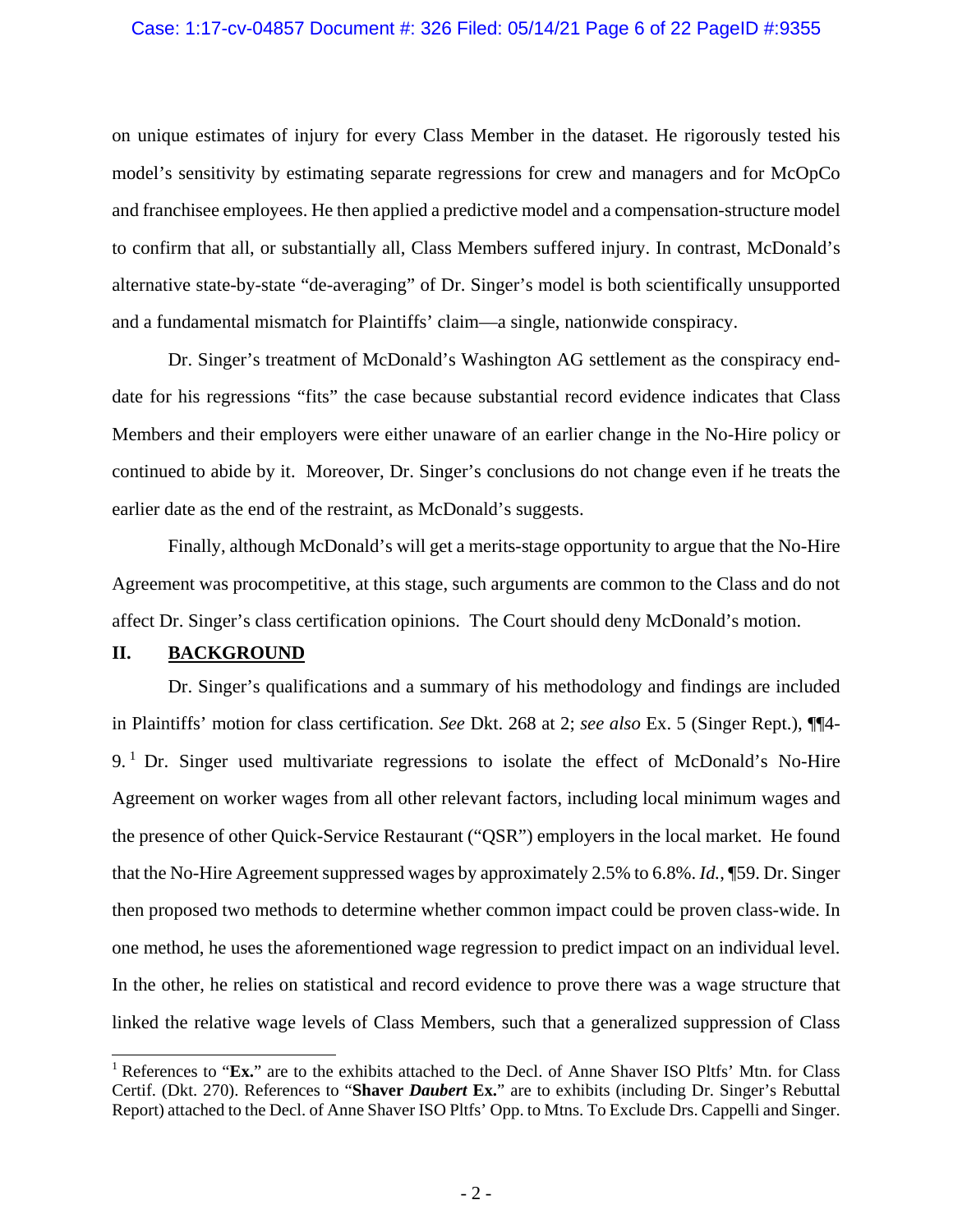### Case: 1:17-cv-04857 Document #: 326 Filed: 05/14/21 Page 7 of 22 PageID #:9356

Members' pay would suppress wages for all or almost all Class Members. *Id.*, ¶[66-68, 71-82. Both models demonstrate that all or nearly all of Class Members were injured by the No-Hire Agreement. Finally, Dr. Singer estimates aggregate class-wide damages. *Id.*, ¶85.

### **III. ARGUMENT2**

### **A. Dr. Singer Offers Direct Evidence Demonstrating the Restraint's Anticompetitive Effects.**

Dr. Singer's Report shows direct evidence of *actual* wage suppression to all or substantially all Class Members. McDonald's incorrectly claims that before the Court accepts this common impact evidence, Dr. Singer must first go through the *theoretical* exercise of defining a relevant market to test whether a *hypothetical* monopsonist controlling all McDonald's restaurants would have sufficient wage-setting power over the employees of those restaurants to profitably impose a wage cut. Mot. at 4. But Dr. Singer's model demonstrates that McDonald's and its franchisees are *actual* monopsonists, who have *actually* exerted monopsony power, resulting in suppression of wages. Ex. 5,  $\sqrt[6]{60}$ . Nothing further is required or appropriate.

### **1. Dr. Singer's Models Adequately Demonstrate McDonald's Exercise of Monopsony Power Over Class Members.**

The parties' experts agree that there is no *economic* need to "define a relevant market" in the way that McDonald's lawyers propose. Ex. 5, ¶60; Murphy Report, ¶17. *See also* Shaver *Daubert* Decl. Ex. 1 ("Singer Rebuttal"), **[**[50-53. Unlike a merger challenge where market definition helps *predict* the impact of a merger that *has not yet occurred*, the restraint here has *already occurred* and ended; Dr. Singer is able to directly measure its impact by comparing wages during the restraint with wages after it was lifted. As Dr. Murphy admitted, Dr. Singer's regression analysis does not depend upon market definition being broad or narrow:

 Shaver *Daubert* Decl. Ex. 6 ("Murphy Dep.") at 45:18-23. As Dr. Murphy explained in another matter: "Since my analysis placed no prior restrictions on the extent to which firms could compete with one another, my results and conclusions regarding the price and non-price

<sup>&</sup>lt;sup>2</sup> For the applicable legal standard, Plaintiffs respectfully refer to the legal standard section of Plaintiffs' brief in opposition to McDonald's motion to exclude the testimony of Dr. Peter Cappelli, filed herewith.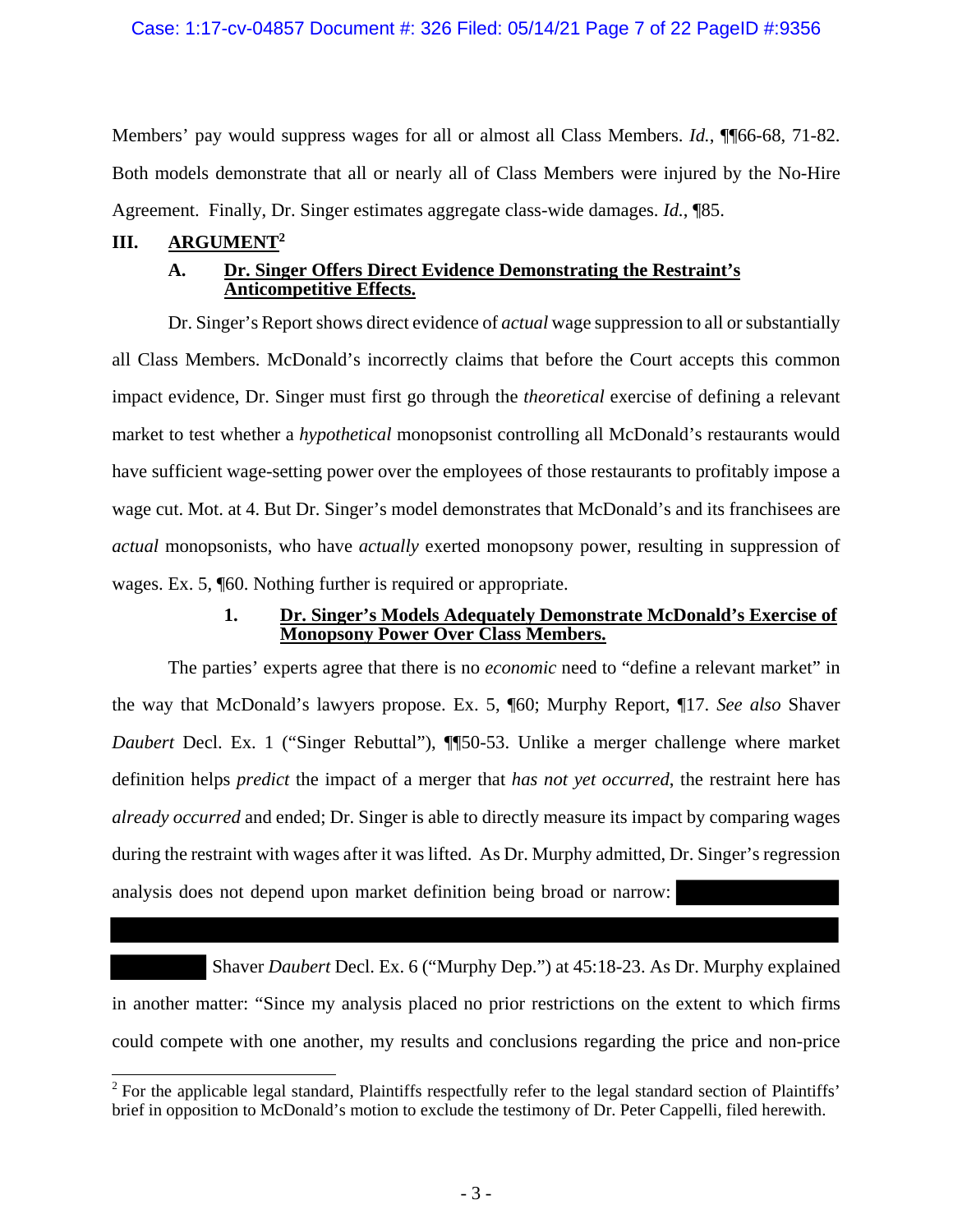#### Case: 1:17-cv-04857 Document #: 326 Filed: 05/14/21 Page 8 of 22 PageID #:9357

effects of the acquisition would stand even if a broader or narrower market definition were used." Shaver *Daubert* Decl. Ex. 12, July 9, 2007 Expert Rpt. of Dr. Murphy in *FTC v. Whole Foods Mrkt, et al.,* 1:07-cv-01021 (D.D.C.), at p. 111. Further, Dr. Murphy explained that

Murphy Dep. at 19:6-9, which is exactly what Dr. Singer did. Ex. 5,  $\P$ [10-38.

There also is no *legal* requirement to follow McDonald's theory-only approach. The Court has recognized from the outset of this case: "market power is only one test of [a restraint's] 'reasonableness.' And where the anticompetitive effects of conduct can be ascertained through means short of extensive market analysis, and where no countervailing competitive virtues are evident, a lengthy analysis of market power is not necessary." Dkt. 53 at 9-10 (quoting *NCAA v. Bd. of Regents*, 468 U.S. 85, 109-10 n.42 (1984)). The Court has characterized McDonald's hiring restraint as horizontal, Dkt. 53 at 11, and the evidence bears this out, as individual and separately owned McDonald's stores compete against each other for workers. Ex. 5, ¶¶1, 21. The Supreme Court recently noted, because "horizontal restraints involve agreements between competitors not to compete in some way," there is no need to precisely define a relevant market to conclude that such agreements are anticompetitive. *Ohio v. Am. Exp. Co.*, -- U.S. --, 138 S.Ct. 2274, 2285 n.7 (2018). Within this framework, class-wide evidence of anticompetitive effects suffices. *See also* Ex. 5, ¶61 (regression model comparing actual prices against but-for prices is "[t]he standard economic approach to evaluating the effects of an alleged horizontal conspiracy").

McDonald's cites *Republic Tobacco Co. v. N. Atl. Trading Co.*, 381 F.3d 717 (7th Cir. 2004) and *Agnew v. NCAA*, 683 F.3d 328 (7th Cir. 2012), but neither of those cases addresses a *Daubert* challenge (or even class certification). *Republic Tobacco* is a merits decision at summary judgment involving vertical, not horizontal, restraints. 381 F.3d at 736. *Agnew* reviews a Rule 12 decision, holding that when a restraint affects a "not obviously commercial" area "it is incumbent on the plaintiff to describe the rough contours of the relevant commercial market in which anticompetitive effects may be felt…." 683 F.3d at 345. The labor of McDonald's restaurant employees is an "obviously commercial" area.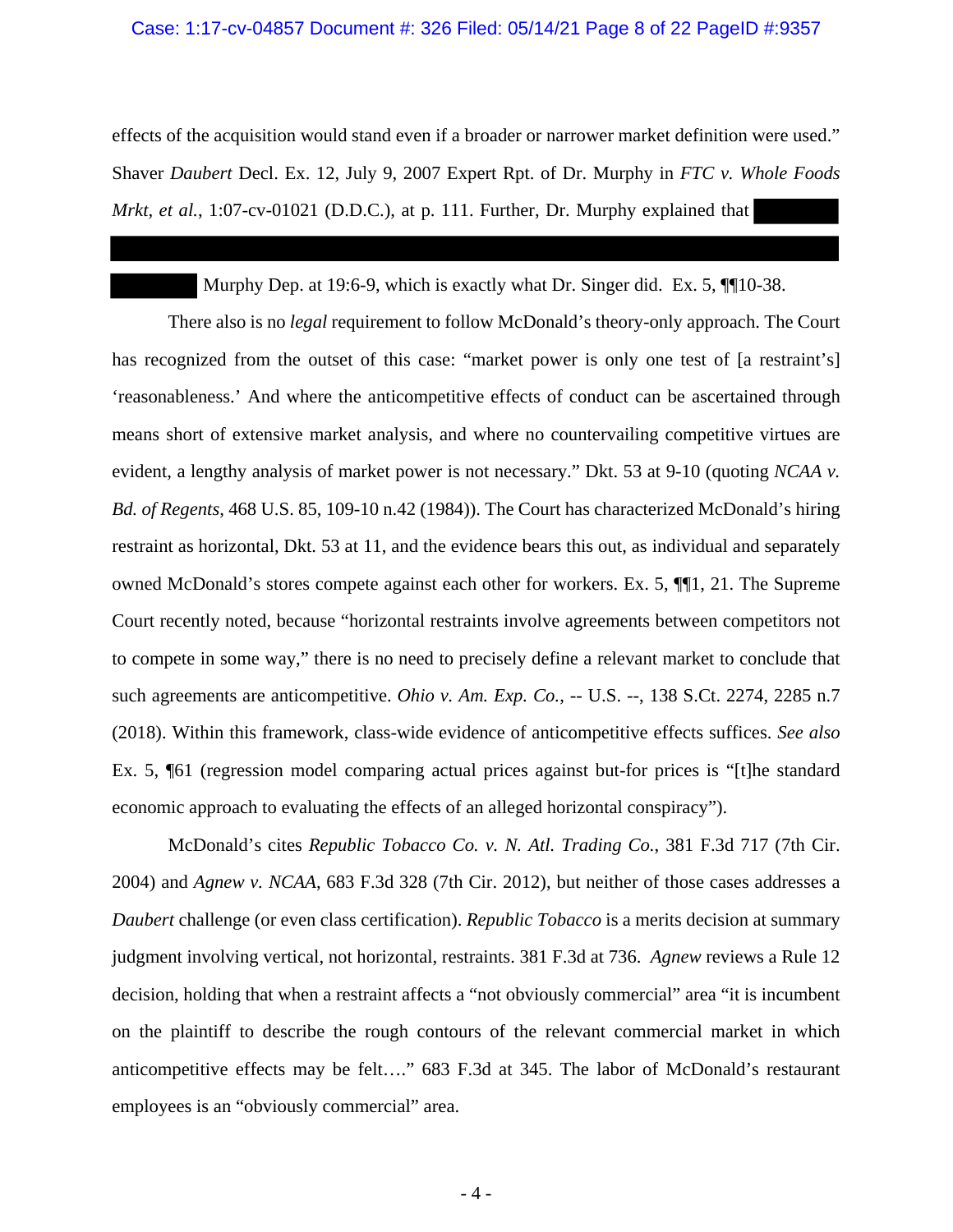#### Case: 1:17-cv-04857 Document #: 326 Filed: 05/14/21 Page 9 of 22 PageID #:9358

Further, Dr. Singer has outlined the "rough contours of the relevant commercial market" at issue. In his Report, Dr. Singer discussed the construction of "relevant labor market(s)" that could be defined using common evidence. Ex. 5, ¶63. In the product dimension, he analyzed record evidence showing that McDonald's employees have brand-specific skills and training aimed at promoting a uniform brand quality and experience. *Id.*, ¶¶24, 60-62. *See also id.* at ¶¶25-27 (No-Hire Agreement "directly informs the dual inquiries of Defendants' monopsony power and the relevant market"; existence of No-Hire Agreement "revealed the contours of the relevant labor market—namely, that it excludes competition from non-McDonald's employers—and confirmed the existence of McDonald's brand-specific monopsony power"; wage suppression "would not have been economically possible if a McDonald's-only relevant labor market did not exist."). He also explained that any further tests aimed at gauging McDonald's buying power over its workers, such as estimating supply elasticities, would be entirely common to the Class. *Id.*, ¶65 & n. 161.

In the geographic dimension, Dr. Singer considered McDonald's own view based on its

. Ex. 5,

¶¶28, 62-63. Studying McDonald's -mile radius, Dr. Singer determined that approximately 91% of McDonald's employees live within miles of a separately-owned (thus, ostensibly competing) McDonald's location. *Id.* ¶¶64, 65. And, Dr. Singer's regressions specifically controlled for local market factors, including county-specific minimum wage, local unemployment rates, McDonald's share of the local QSR offerings, and distance to the nearest separately-owned McDonald's restaurant. *Id.* at ¶¶62, 53, 58, 59. All of this is layered on top of Dr. Singer's consideration of decades of peer-reviewed literature demonstrating the monopsony power of employers over their employees, including in low-wage occupations generally and in fast-food markets specifically. Ex. 5, ¶¶11-20.

Ignoring all of this, McDonald's argues that Dr. Singer merely assumes what he set out to prove. But, in fact, Dr. Singer did not assume that McDonald's restaurants operate in a market "unto themselves." Mot. at 5. His model is agnostic to this. Rather, he controls for all relevant factors affecting employee wages—including localized and employee-specific factors—and then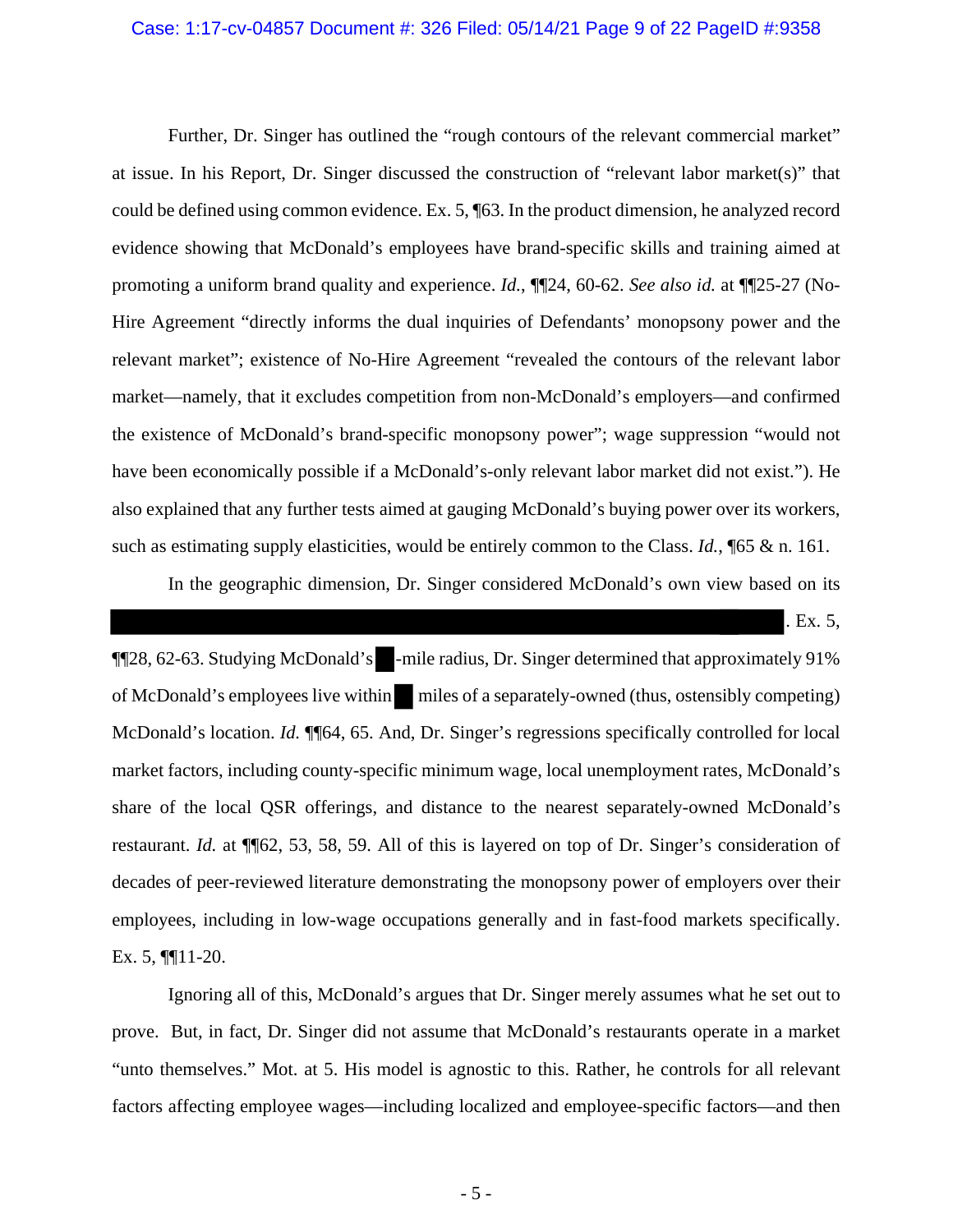#### Case: 1:17-cv-04857 Document #: 326 Filed: 05/14/21 Page 10 of 22 PageID #:9359

measures the *actual* change in wages (in percentage terms) from the conduct period to the after period. Ex. 5, ¶¶45-50 (describing controls for minimum wages, local unemployment rates, local per-capita income, and job titles). Had wages not increased (subject to the model's controls) after elimination of the restraint, Dr. Singer's model would not have shown statistically and economically significant wage suppression from the No-Hire Agreement. Ex. 5, ¶¶52, 56; Singer Rebuttal, Tables A1-A4.

McDonald's cites cases about market definition, but they are inapposite. In *Hannah's Boutique v. Surdej*, which was decided at summary judgment, the court rejected the *per se* and quick-look standards and applied the full rule of reason analysis. 2015 WL 4055466, \*5 (N.D. Ill. July 2, 2015). In *McLaughlin Equip Co. v. Servaas*, also decided at the merits, the expert was excluded for both mis-defining and failing to show market power (a prerequisite to tying claim). 2004 WL 1629603, \*7-9 (S.D. Ind. Feb. 18, 2004)). McDonald's cases critiquing experts' *ipse dixit* are likewise dissimilar. In contrast to Dr. Singer's regression models that control for all relevant variables and are based on decades of academic study, the expert in *Menasha Corp. v. News Am. Mktg., In-Store, Inc.* failed to study whether increases in output for one product related to output of others during the period in interest. 354 F.3d 661, 664-65 (7th Cir. 2004) ("Instead of econometric analysis, [expert] offered a potpourri of survey research and armchair economics."). Like *Menasha*, *Wendler & Ezra, P.C., v. American Intern. Group, Inc.*, was decided at the merits. 521 F.3d 790, 791 (7th Cir. 2008) (likening unexplained opinion about source of electronic bulletin board posting to "nothing but a bottom line"). Lastly, McDonald's quotes *dicta* from *Conrad v. Jimmy John's Franchise*, LLC, 2021 WL 718320, at \*22 n.9 (S.D. Ill. Feb. 24, 2021). Unlike here, there was no decision in *Conrad* what liability standard would apply; the court excluded Dr. Singer's analysis not for an *ipse dixit* treatment of market definition or market power, but based on what it thought was an unaccounted-for infirmity in the dataset. *Id.* at \*19.

### **2. McDonald's Additional Monopsony Power Arguments Fail.**

McDonald's other monopsony power arguments fare no better. It first argues that Paragraph 14 "alone" does not demonstrate monopsony power, but this mischaracterizes Dr.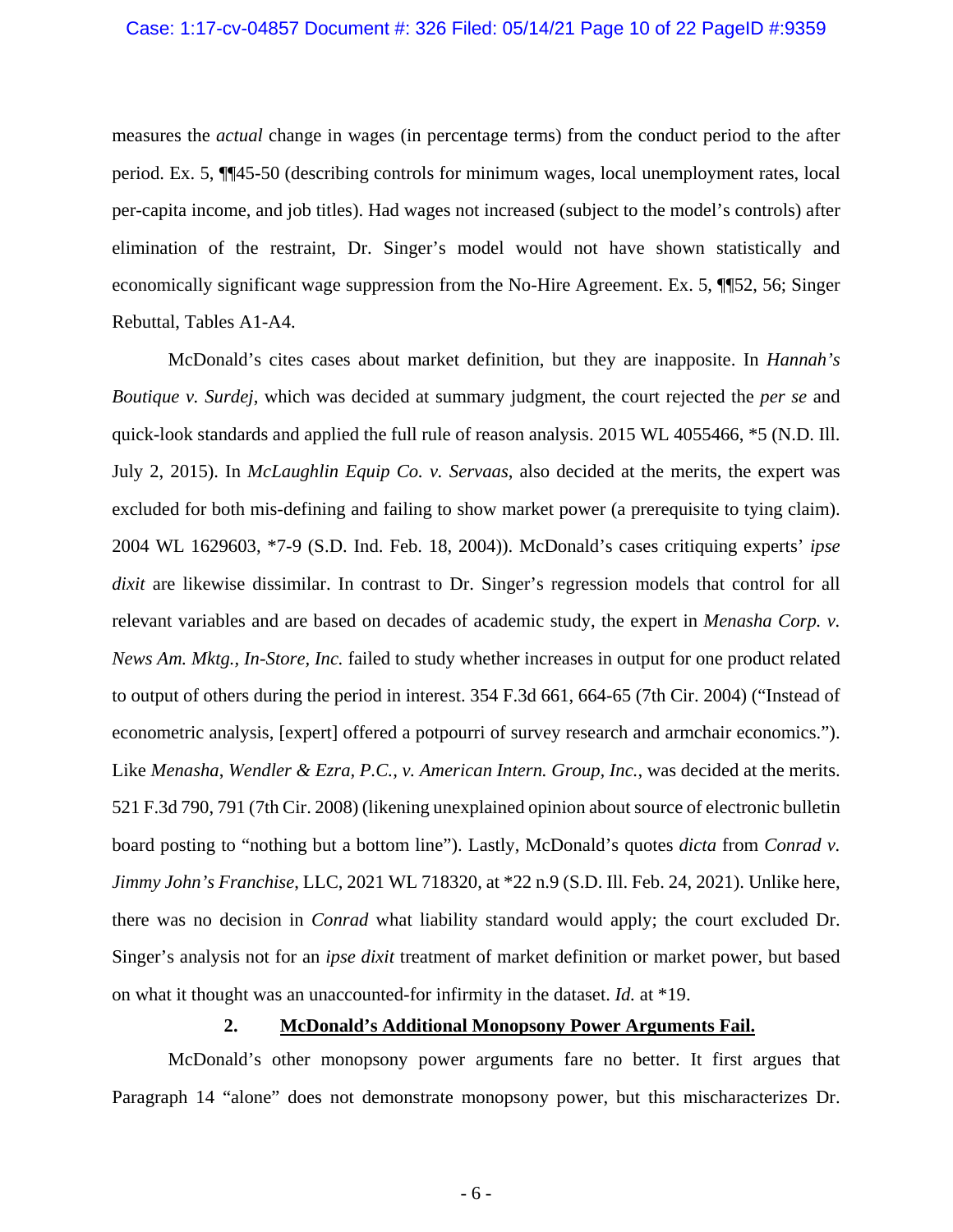#### Case: 1:17-cv-04857 Document #: 326 Filed: 05/14/21 Page 11 of 22 PageID #:9360

Singer's opinion. *See* Ex. 5, ¶¶25, 39 (Paragraph 14 is corroborative of buying power, alongside direct evidence and decades of peer-reviewed literature). It argues that the suppression of employee wages would be "contrary to McDonald's economic incentives," Mot. at 5-6, but this is plainly wrong. Ex. 5, ¶¶86-88 (explaining McDonald's and franchisees' interest in reducing labor costs); *see also* Singer Rebuttal at ¶106 (no basis to believe No-Hire Agreement reduced output).

McDonald's then argues that Dr. Singer fails to "account for" its story about Paragraph 14's genesis and supposed "procompetitive economic purposes." Mot. at 6. Dr. Singer in fact expressly acknowledged McDonald's claimed output market "efficiencies." Ex. 5, ¶¶4, 86-92 (also addressing impropriety of balancing output market benefits against input labor market injury); *see also* Dkt. 53 at 14 ("This case … is not about competition for the sale of hamburgers to consumers. It is about competition for employees[.]"). Dr. Singer can hardly be faulted for not *crediting* McDonald's "alternative explanations" (discussed *infra* Part IV.E.), but even so this is unlike the cases McDonald's cites where experts were excluded. *See LeClercq v. The Lockformer Co.*, 2005 WL 1162979, \*4 (N.D. Ill. Apr. 28, 2005) (expert omitted from his hydrogeological analysis data for "17 annual effluent samples reflecting non-detect" for contaminants of interest); *Brown v. Burlington N. Santa Fe Ry. Co.*, 765 F.3d 765, 773-76 (7th Cir. 2014) (excluding medical causation opinion where expert did not adhere to differential etiology method which required him to rule out alternative explanations). In any event, McDonald's (disputed) narrative has no bearing on Dr. Singer's wage-suppression model or his common impact analysis, and any procompetitive benefits argument would be the subject of common proof. Dr. Murphy agrees. Murphy Dep. 185 6-8 ("the issue, I think, would be true in most places if not all.").

Finally, McDonald's criticizes Dr. Singer for not addressing product market crosselasticities and rehashes its arguments about relevant product and geographic markets. These arguments are no more compelling the second time through. Dr. Singer never asserts the existence of a single nationwide geographic market; rather, he concluded that McDonald's wage data could be analyzed in a single *model* covering the United States, by accounting for local characteristics. Ex. 5, ¶¶49, 58 (describing control variables). In particular, Dr. Singer did study commuting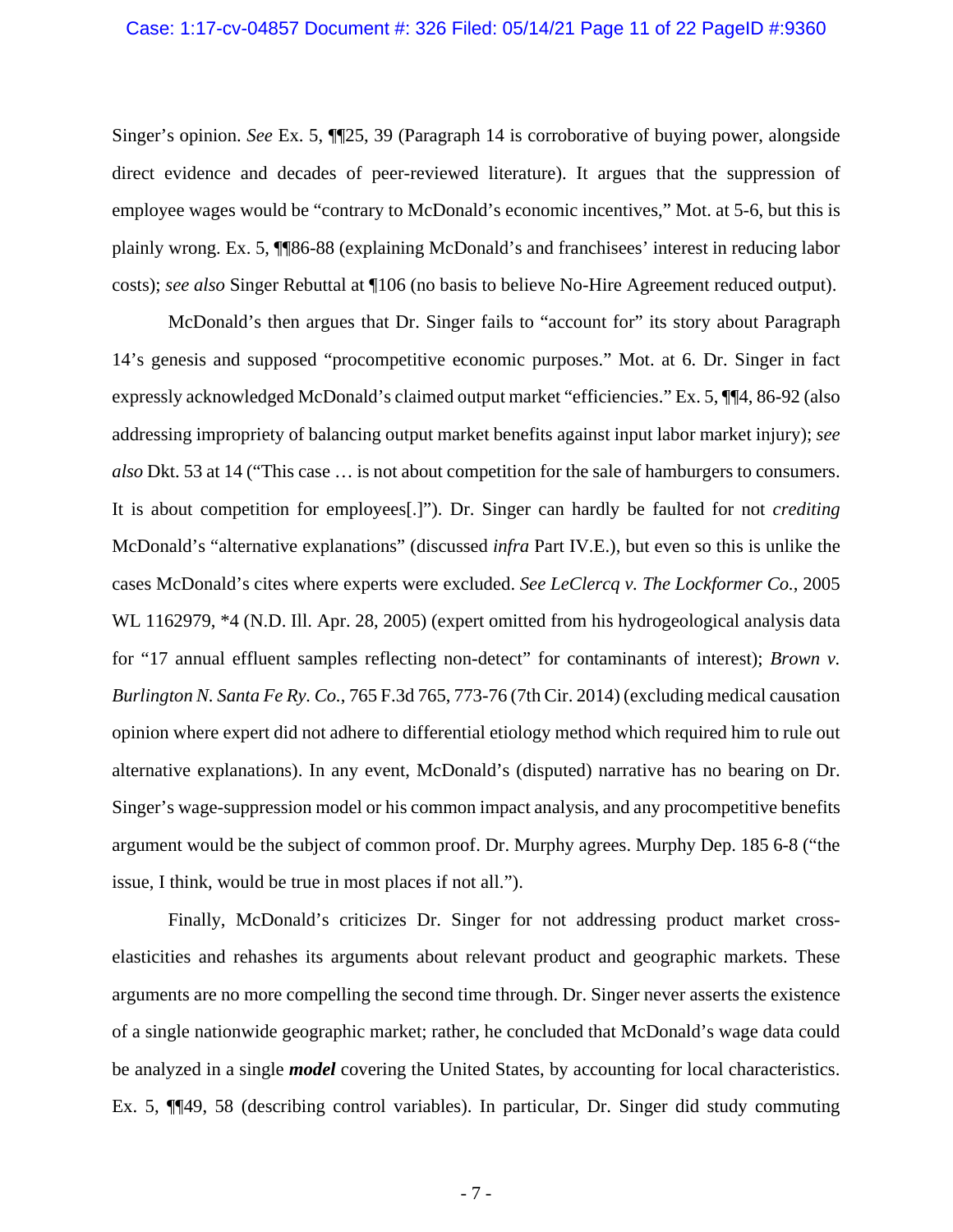#### Case: 1:17-cv-04857 Document #: 326 Filed: 05/14/21 Page 12 of 22 PageID #:9361

patterns of McDonald's employees, McDonald's share of the local employees among QSRs, and even controlled for distance to the closest McDonald's in his impact regression. Ex. 5, ¶58. He also controlled for factors that would affect local wages, including the local relevant minimum wage and local unemployment rates. *Id.*, ¶49. While he acknowledged that market definition "may" be informed by supply elasticity estimates, this again is only one way of establishing market power and would be common to the Class anyway. Ex. 5,  $\sqrt{65}$ .<sup>3</sup> Dr. Singer's model accounts (i.e., *controls*) for every localized condition McDonald's can point to, rendering it much more accurate as a tool to measure impact than alternatives. *Compare* Ex. 5, ¶58 & Singer Rebuttal ¶¶3, 65-71 (accounting for county-level localized variables and controlling for distance to closest McDonald's) *with* Murphy Rept., ¶186 (assuming separate labor markets at the state level).

Dr. Singer's opinions are based not on his *ipse dixit*, but on a solid foundation of economic literature, coupled with direct evidence of anticompetitive effects in an obviously commercial market, and record evidence. His opinions are relevant and reliable.

### **B. McDonald's Claimed "Flaws" in Dr. Singer's Regression Model are Baseless.**

McDonald's offers a hodgepodge of arguments why Dr. Singer's regression models do not establish common impact, but these arguments do not support exclusion.

**Representativeness.** McDonald's asserts that Dr. Singer's models are based on "unrepresentative" data, but it fails to show that any data used by Dr. Singer are qualitatively unrepresentative of McDonald's employees generally. Murphy Rept., ¶170 (making no claims as to why employees are unrepresentative). The McOpCo data were obtained from a *randomly* generated list of 10% of stores nationwide, leaving "no room for selection bias." Ex. 5, ¶ 43; Singer Rebuttal, ¶55; Murphy Dep. at 146:11-14 (agreeing). The franchisee data were obtained from several of the largest payroll vendors in the United States, an effort McDonald's counsel commended to another court as an approach to obtain "reliable data that reflects the hours, wages,

 $\overline{a}$ 

<sup>&</sup>lt;sup>3</sup> Sharif Pharmacy, Inc. v. Prime Therapeutics, LLC, did not involve a horizontal agreement to fix prices or divide markets, and thus "require[d plaintiff] to identify a relevant product and geographic market in which [the defendants] have or were dangerously likely to obtain monopoly power." 950 F.3d 911, 916 (7th Cir. 2020).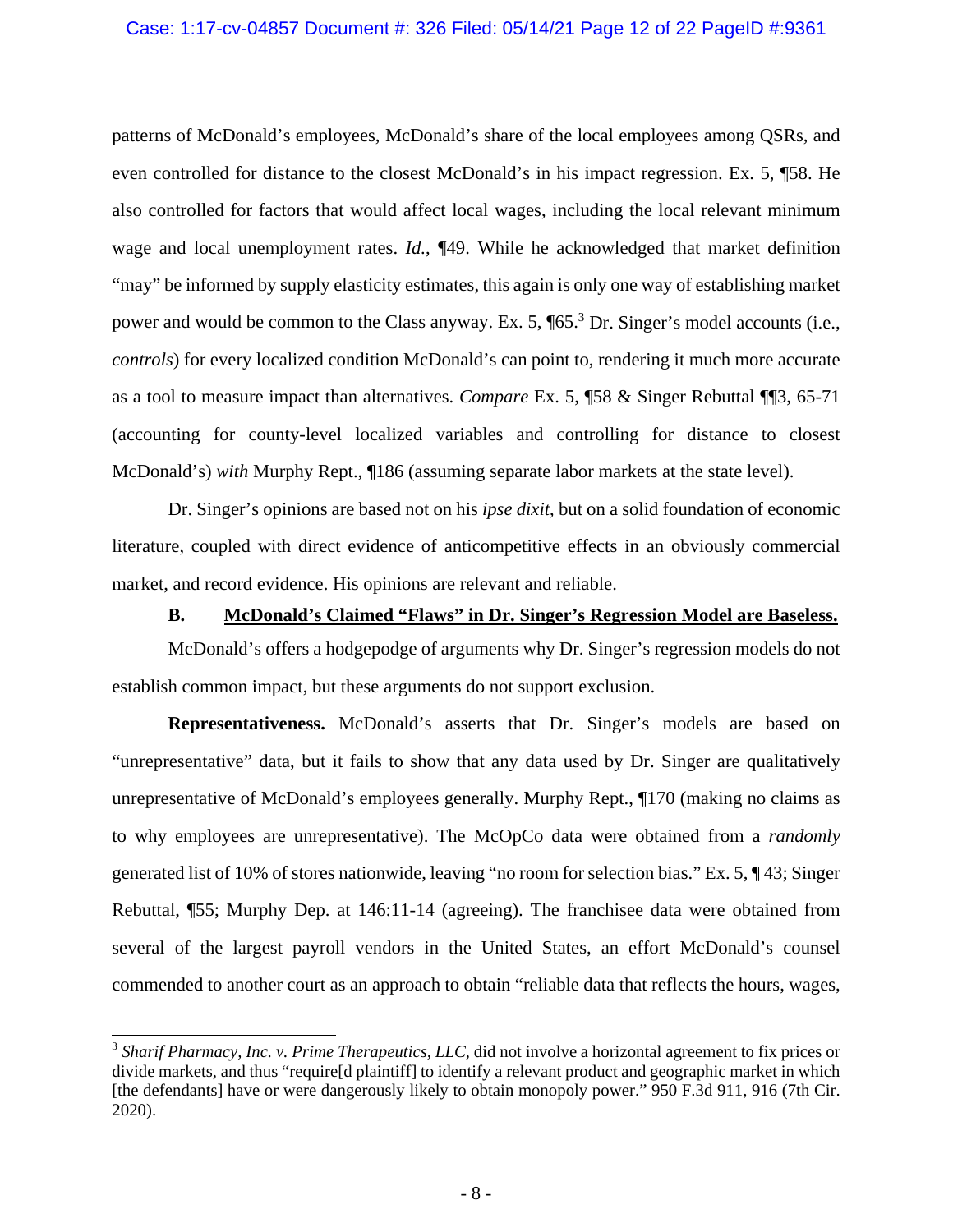#### Case: 1:17-cv-04857 Document #: 326 Filed: 05/14/21 Page 13 of 22 PageID #:9362

and … compensation" paid to restaurant workers. Shaver *Daubert* Decl. Ex. 13 (1/5/21 *Conrad* Hrg. Tr.) at 44:5-13. *See also* Ex. 5, ¶44; Singer Rebuttal, ¶56 and at 54-63 generally.

Although invoking "representativeness," McDonald's real argument is about sample size—an issue it agreed not to dispute as to the McOpCo data. Mot. at 10 n. 2. It focuses on the franchisee data, but wholly ignores three of the four franchisee datasets, one of which—the Profit & Loss data—was not a sample at all but instead included *every McDonald's store in the United States*. Ex. 5, ¶103; Singer Rebuttal, ¶59. Even as to the Paychex data alone, the simple fact that a sample constitutes a small fraction of a population does not mean that it lacks representativeness or that statistics calculated from the sample cannot be used as estimates of the population parameters in question. Singer Rebuttal, ¶¶62-63 (discussing standard sampling techniques).

The quality of an expert's data goes to the weight of the evidence, not its admissibility. *See Manpower, Inc. v. Ins. Co. of Pa.*, 732 F.3d 796, 806 (7th Cir. 2013) ("Assuming a rational connection between the data and the opinion—as there was here—an expert's reliance on faulty information is a matter to be explored on cross-examination; it does not go to admissibility."). This is particularly so as to the criticisms McDonald's levels here. *See United States Sec. & Exch. Comm'n v. Ustian*, No. 16 C 3885, 2020 WL 416289, \*7-8 (N.D. Ill. Jan. 26, 2020) (citing *Manpower* and rejecting *Daubert* challenge based on small sample size and representativeness); *PECO Pallet, Inc. v. Nw. Pallet Supply Co.*, No. 15 CV 50182, 2018 WL 10602201, \*5-6 (N.D. Ill. Oct. 25, 2018) (same, expert opinion including an "indisputably small sample size that resulted in a wide range of data"). Dr. Murphy knows of no other available pay data, and agreed that labor economists would use such pay data "in many labor market analyses, including this one." Murphy Dep. 122:7-124:9. The datasets Dr. Singer used are sufficiently large and sufficiently representative to inform his models. Ex. 5, ¶42; Singer Rebuttal, ¶¶8 & n.25, 54-63. Lending support to this conclusion, each of the four datasets confirmed wage suppression. Ex. 5, ¶44; Singer Rebuttal, ¶59. *Ustian*, 2020 WL 416289, \*7 (sample results "appeared consistent with other observations" outside of sample).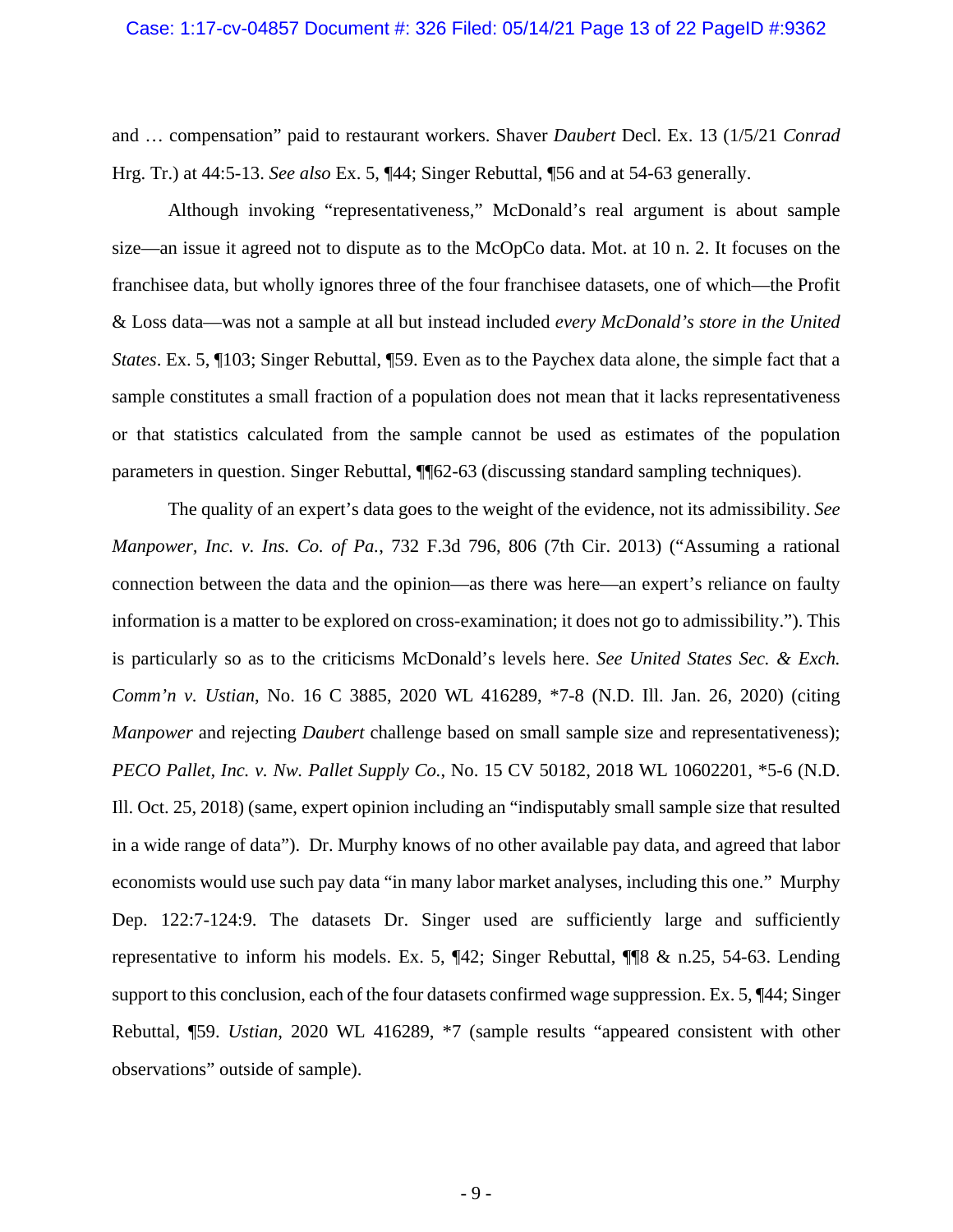McDonald's cites *C.W. ex rel. Wood v. Textron, Inc.*, but the "analytical gap" requiring exclusion in that case turned not on the percentage of the whole that the sample represented, but on the expert's reliance on external studies (with significantly higher toxic exposures) to draw conclusions about exposure injuries in that case. 807 F.3d 827, 836-37 (7th Cir. 2015). By contrast, Dr. Singer relied not on an external study, but on a random sample of employees drawn from the very population to which he extrapolated his results. Comparing Dr. Singer's model to a "randomized controlled experiment," Mot. at 10, misses the mark for the very same reason. Dr. Singer used a random sample of actual pay data; he did not conduct an experiment where he randomly assigned study subjects to either a treatment or a control group. Singer Rebuttal, ¶55. Nor do McDonald's other cases support exclusion. *See Bowman for J.B. v. Int'l Bus. Machines Corp.*, 2013 WL 12290828, \*4, 7-8 (S.D. Ind. Aug. 16, 2013) (model included data relating to "individuals not in the purported class"; expert conceded she did not follow scientific method, failed to use "well-accepted" actual vs. but-for damages calculation, and could point to no one in economic community who had used her method). Unlike in *Pierson v. Orlando Health*, Dr. Singer's model explicitly controls for localized conditions and Class Member job titles. 2010 WL 3447496, \*4, 6 (M.D. Fla. Aug. 30, 2010) (expert's earnings analysis did not account for varying geographic markets or differing employment circumstances).

**So-Called "Averages."** Dr. Singer's presentation of wage suppression coefficients from regression models does not mask uninjured Class Members. Contrary to McDonald's assertions, Dr. Singer's regression uses individual-specific variables, and shows classwide impact with individual predictions. As a check, Dr. Singer allowed all the control variables to map separately onto Crew and Managers. Ex. 5, ¶59. The result was both types of workers suffered injury. *Id.* Thus, unlike in *In re Lamictal Direct Purchaser Antitrust Litig.*, 957 F.3d 184, 193 (3d Cir. 2020), Dr. Singer did not use an "average" as a stand-in for actual data, but instead studied actual wage data for over real-life Class Members. Ex. 5, ¶42. He then predicted individual Class Members' but-for wages and compared those to their actual, individual wages to find that 99 percent sustained antitrust injury. *Id.*, ¶68. He did not mask differences between Class Members,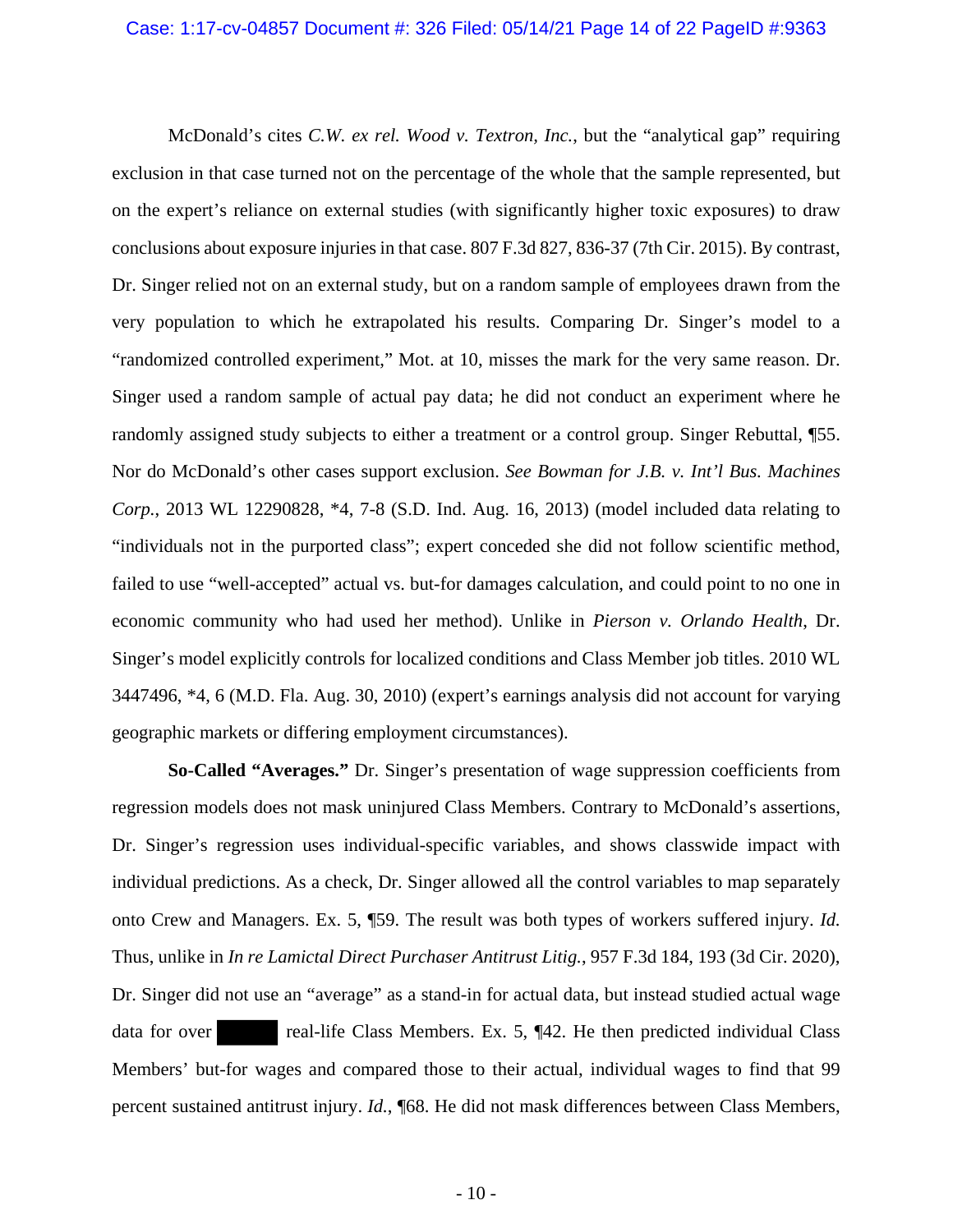#### Case: 1:17-cv-04857 Document #: 326 Filed: 05/14/21 Page 15 of 22 PageID #:9364

but rather controlled for variations like job title, geography, time period, individual worker "fixed effects," and numerous other factors on his regressions, *id.*, ¶¶49-50, explaining 99 percent of the variation in a worker's wages using common factors. *Id.*, ¶ 52. Courts, including in other no-poach cases, have rejected that wage effects generated by a regression are somehow inherently problematic. *In re High-Tech Employee Antitrust Litig.*, 985 F.Supp.2d 1167, 1212, 1217-21 (N.D. Cal. 2013); *Seaman v. Duke Univ.*, 1:15-cv-462, 2018 WL 671239, \*6 (M.D.N.C. Feb. 1, 2018) (accepting expert regression as common proof of impact and damages over defense argument that averaging masked individual variation).<sup>4</sup> By contrast, in *Reed v. Advocate Health Care*, which predates *Manpower*, the Court found that the "regression model leaves up to half of the causes of the differences in real-world wages unexplained." 268 F.R.D. 573, 593 (N.D. Ill. 2009).

McDonald's claims that Dr. Murphy "de-averages" the regression, Mot. at 11, but this is incorrect. Instead, he re-ran the exact regression separately for each state—despite having no *a priori* reason for doing so and despite this being inconsistent with Plaintiffs' claims relating to a single, nationwide conspiracy. This is a blatant violation of well-accepted statistical standards and produces unreliable results. Singer Rebuttal, ¶¶65-71.

 "**False Positives."** McOpCos adhered to principles of internal equity in employee pay and McDonald's counseled franchisees to likewise build in pay gaps between rungs of the job-scale ladder, across job titles and tenure. Ex. 5, ¶¶74-82. It follows that any wage suppression at the second rung of the job-scale ladder necessarily suppresses wages for those at the first rung. *Id.*, ¶70; Singer Rebuttal, ¶43. Further, all workers must be trained in the McDonald's system, so it is unsurprising that employees suffer injury early in their tenure. Singer Rebuttal, ¶45. Dr. Singer's tests also confirm underpayments in workers' early pay periods. *Id.*, ¶43. Nothing in the cases McDonald's cites invites the finding that these are "false positives." *See In re Rail Freight Fuel Surcharge Antitrust Litig.*, 725 F.3d 244, 253-54 (D.C. Cir. 2013) (remanding consideration of

 $\overline{a}$ 

<sup>4</sup> *See also In re High-Tech Employee Antitrust Litig.*, 289 F.R.D. 555, 585-86 (N.D. Cal. 2013) (relying on wage structure regression to demonstrate transmission of impact across employees); *Cason-Merenda v. Detroit Med. Ctr.*, No. 06-15601, 2013 WL 1721651, \*14 (E.D. Mich. Apr. 22, 2013) (same); *Nitsch v. Dreamworks Animation SKG, Inc.*, 315 F.R.D. 270, 304 (N.D. Cal. 2016) (same).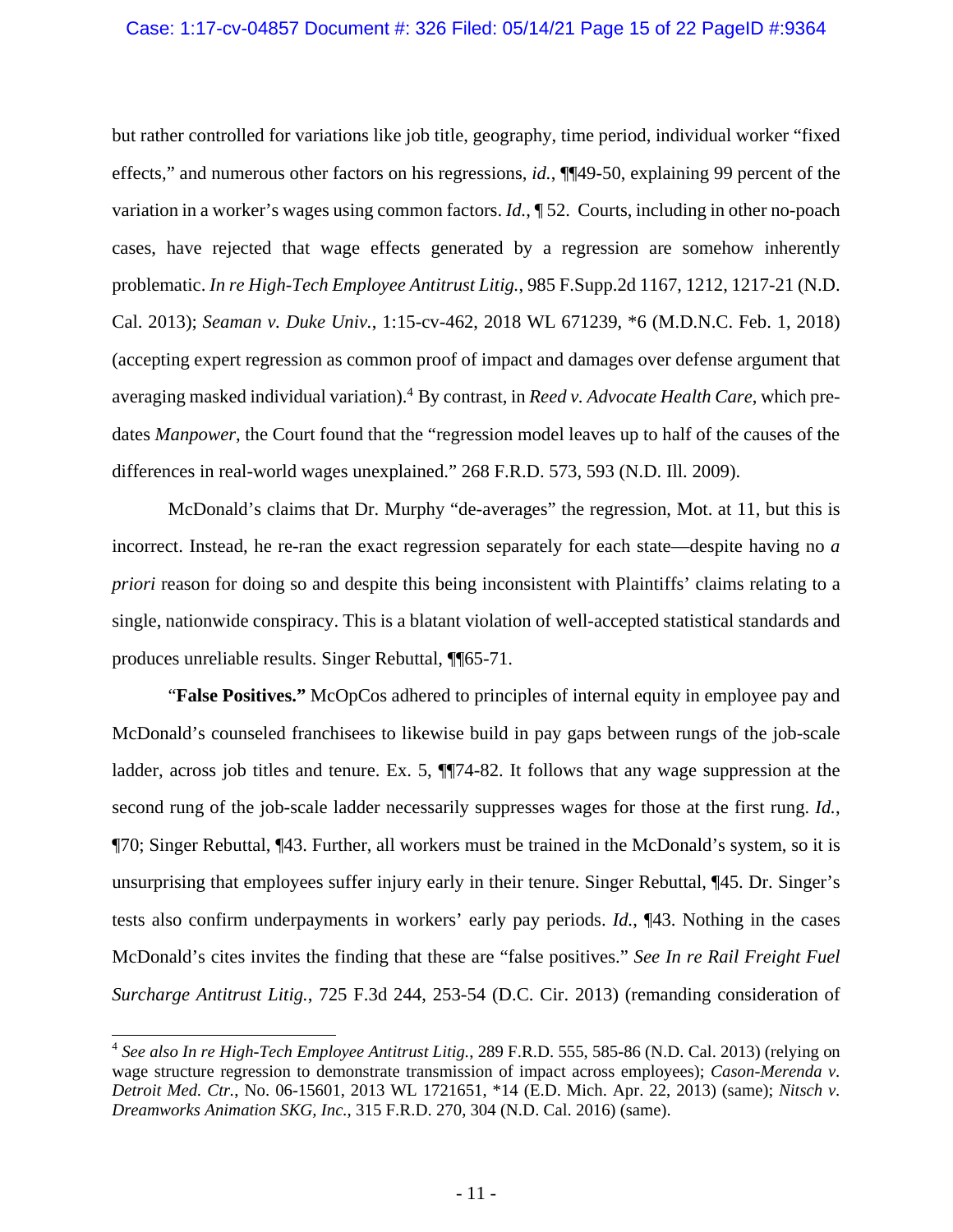#### Case: 1:17-cv-04857 Document #: 326 Filed: 05/14/21 Page 16 of 22 PageID #:9365

predominance where model predicted injury to class members who negotiated fuel rates *before* price-fixing conspiracy allegedly began); *Olean Wholesale Grocery Coop., Inc. v. Bumble Bee Foods LLC*, 993 F.3d 774, 782-83 (9th Cir. 2021) (same, where model was alleged to show overcharges even during "clean" benchmark period).<sup>5</sup> Nor is there any infirmity in the finding that employees were injured after March 2017, when there is no evidence that McDonald's informed restaurant employees of a policy change at that time and there is ample evidence of ongoing restrained labor mobility. *See infra* Part IV.D. Moreover, as Dr. Singer explains, it took time for wages to move to competitive levels even after the more widely publicized Washington AG settlement. Ex. 5, ¶¶54-57.

**Causation.** McDonald's urges that Dr. Singer's regressions do not demonstrate causation, but only because it (wrongly) labels his opinion "unreliable." Mot. at 13. Unable to identify any omitted variable that would upset the results of Dr. Singer's wage regressions, McDonald's argues, indirectly, that the regressions are "capturing some other effect" unrelated to the No-Hire that caused wages to rise after July 2018. Dr. Murphy purports to analyze the wages of workers at limited-service restaurants, full-service restaurants, and drinking establishments, but he fails to acknowledge that in 2018-19, dozens of other restaurant chains agreed to terminate no-poaching pacts within their restaurants. Singer Rebuttal, ¶75. When Dr. Singer controlled for the wages of other quick service workers in his regression, he eliminated the possibility that McDonald's wages were merely reacting to the wages of other establishments. Ex. 5, ¶58; *see also* Singer Rebuttal, ¶¶5, 76 (explaining that when properly analyzed, McDonald's wages rose *more than* the wages of workers at the establishments Dr. Murphy identifies). Economists routinely analyze correlations that, when supported by economic theory and complementary evidence as they are here, allow them to infer causation. Singer Rebuttal, ¶12.

Dr. Singer did not "fail  $\vert$  to account for alternative explanations," Mot. at 13, and McDonald's has not identified a *single* variable which, when included in his regression, upsets his

1

<sup>5</sup> *Weisfeld v. Sun Chem. Corp.*, 210 F.R.D. 136, 144-45 (D.N.J. 2002), does not announce a categorical rule that nascent employees cannot suffer antitrust injury due to a no-poaching agreement.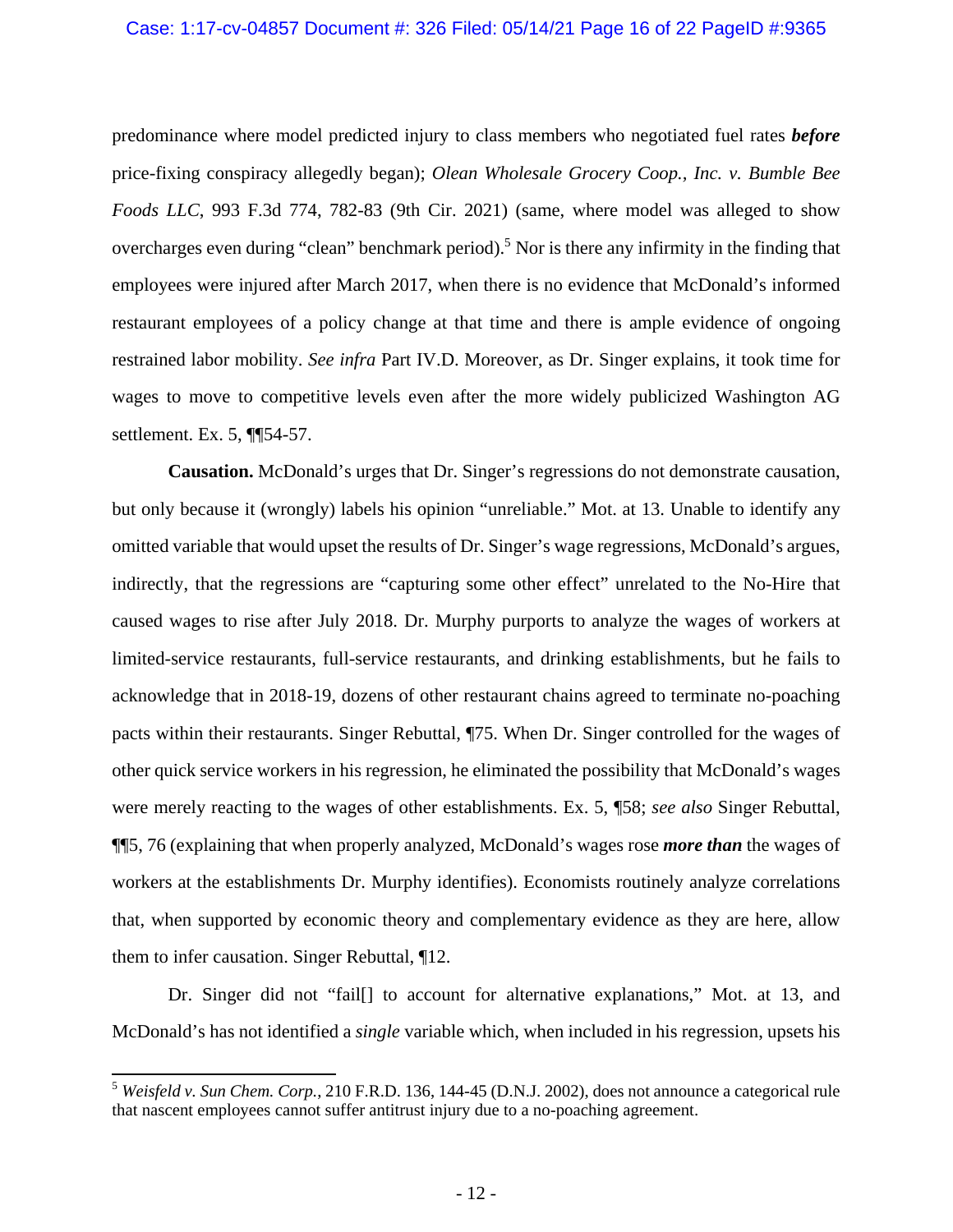results. His regression model is thus unlike the inadmissible evidence in *Sheehan v. Daily Racing Form, Inc.*, 104 F.3d 940, 942 (7th Cir. 1997) (expert's failed, in age discrimination case, to make "any adjustment for variables bearing on the decision whether to discharge … other than age").

### **C. Dr. Singer's Compensation Structure Model is Sound.**

Contrary to McDonald's assertion (Mot. at 14), Dr. Singer does not simply "assume" that franchisees adopted the McOpCo wage framework. Instead, he relied on record evidence consistent with a wage structure. Ex. 5, ¶¶74-82. It is the combination of this qualitative evidence and his empirical analyses on the interconnected nature of McDonald's wages that allowed him to reach his conclusion. *Id.*, ¶11. McDonald's argues that the wage regression cannot show causation, but the regression tests the implications of the qualitative record evidence of wage structure; the import is not the direction of causality, but the fact that it demonstrates that gains (or losses) are broadly shared across the class. Singer Rebuttal, ¶12.

Dr. Murphy's insistence on "disaggregate[ing]" the regression has no more basis than the data mining exercise he performs with Dr. Singer's main regression. Singer Rebuttal, ¶¶65-71, 98- 99. His conclusion that wages can "vary greatly" misunderstands the purpose of the wage structure regression (and does not upset Dr. Singer's conclusion): Dr. Singer is testing whether changes in wages in a worker's cohort are predictive of changes in said worker's wages, such that an external shock to wages (here, caused by a market allocation scheme) would be shared broadly. Ex. 5, ¶75. The wage structure regression demonstrates that they are. *Id.*; *see also* Singer Rebuttal, ¶95.

### **D. Dr. Singer's Model Fits the Conspiracy.**

McDonald's incorrectly argues that Dr. Singer's damages regression does not "fit" because he used July 2018 instead of March 2017 as the conspiracy end date. Expert testimony "fits" if it assists the trier of fact in understanding the evidence or in determining a fact in issue. *Deimer v. Cincinnati Sub-Zero Prod., Inc.,* 58 F.3d 341, 344 (7th Cir. 1995). Dr. Singer's model fits because, as he explained and McDonald's does not dispute, Class Members' newfound labor mobility is the mechanism that—eventually—lifts employee wages. Ex. 5, ¶45. This mobility arises in part on employees' awareness of the lifting of the restraint and, although discovery revealed that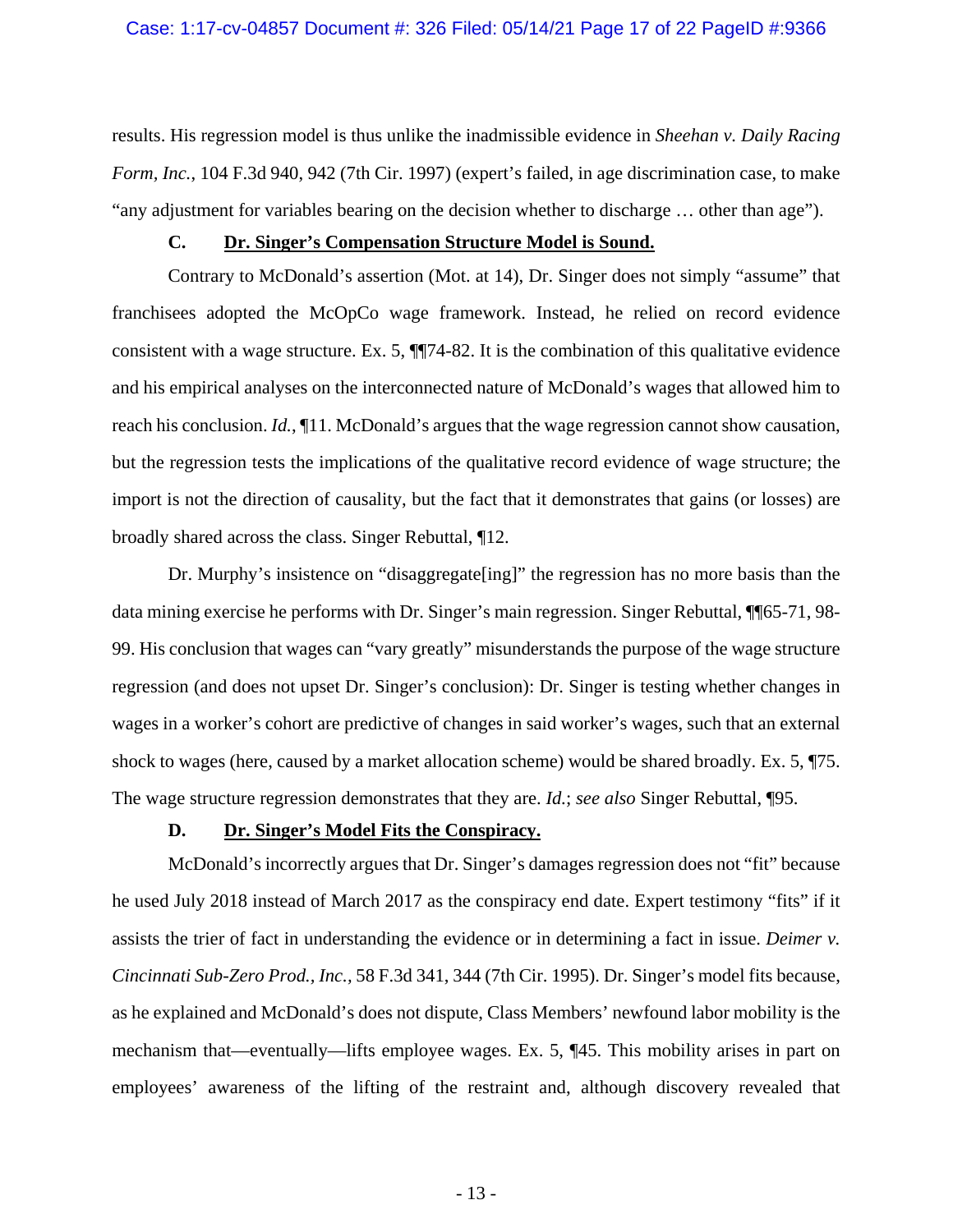#### Case: 1:17-cv-04857 Document #: 326 Filed: 05/14/21 Page 18 of 22 PageID #:9367

McDonald's announced *internally and to franchisees* in March 2017 that *it* would no longer enforce Paragraph 14 and would remove it from *future* franchise agreements, it made no similar announcement about these policy changes to Class Members.<sup>6</sup>

As Dr. Singer notes, there is substantial evidence that Class Members were not aware of McDonald's internal March 2017 policy change, and even evidence showing confusion among corporate employees and franchisees, along with ongoing exercise of the restraint. Ex. 5, ¶45. McDonald's argues that the HRC call center advised a "majority" of identified callers inquiring about this that they could switch "without restriction," Mot. at 15 n.6, but this is inaccurate, Singer Rebuttal  $\mathbb{Z}$  n.6, and also misses the point: The mere fact of these recurring inquiries—irrespective of McDonald's response—is evidence that not all understood that Paragraph 14 was no longer being enforced. *See also* Shaver *Daubert* Decl. ¶3 (identifying callers informed of release requirement or reporting that employer was requiring a release after March 2017). Finally, even if the trier of fact were to conclude at the merits stage that the restraint ended in March 2017, Dr. Singer's methodology still would demonstrate, with common evidence, statistically and economically significant wage suppression. Singer Rebuttal, ¶2 n.6.

### **E. McDonald's Supposed Procompetitive Justifications Are Common, Though Not Pertinent at Class Certification.**

McDonald's criticizes Dr. Singer for not assessing Paragraph 14's "purpose when it was first introduced," Mot. at 15, but this is premature. Any procompetitive justification for McDonald's labor-market allocation will be an affirmative matter for *McDonald's* to prove at the merits stage. *FTC v. Actavis*, 570 U.S. 136, 159 (2013) (quick look "shifts to a defendant the burden to show empirical evidence of procompetitive effects") (quotation omitted). Even at the merits, to invoke ancillarity, McDonald's will have to demonstrate a "plausible connection

 $\overline{\phantom{a}}$ 

<sup>6</sup> Plaintiffs requested any documents reflecting as much in discovery. Shaver *Daubert* Decl. Exs. 15 & 16, at RFP No. 75. McDonald's argues the July 2018 date is "contrary to the named Plaintiffs' experiences," Mot. at 15, but this is misleading. Ms. Deslandes left McDonald's in 2016 and initially alleged that Paragraph 14 remained in place (Dkt. 1, ¶61). It was not until she filed her Amended Complaint on Sept. 18, 2017 that she alleged that Paragraph 14 had later been removed on a going-forward basis. *Deslandes* Am. Complt. Dkt. 32 at  $\P$  1 (alleging then-belief that Paragraph 14 removed "in response to this lawsuit"). Ms. Turner's complaint was filed on Aug. 15, 2019, and so had the benefit of discovery already undertaken. *See Turner* Compl. Dkt. 1.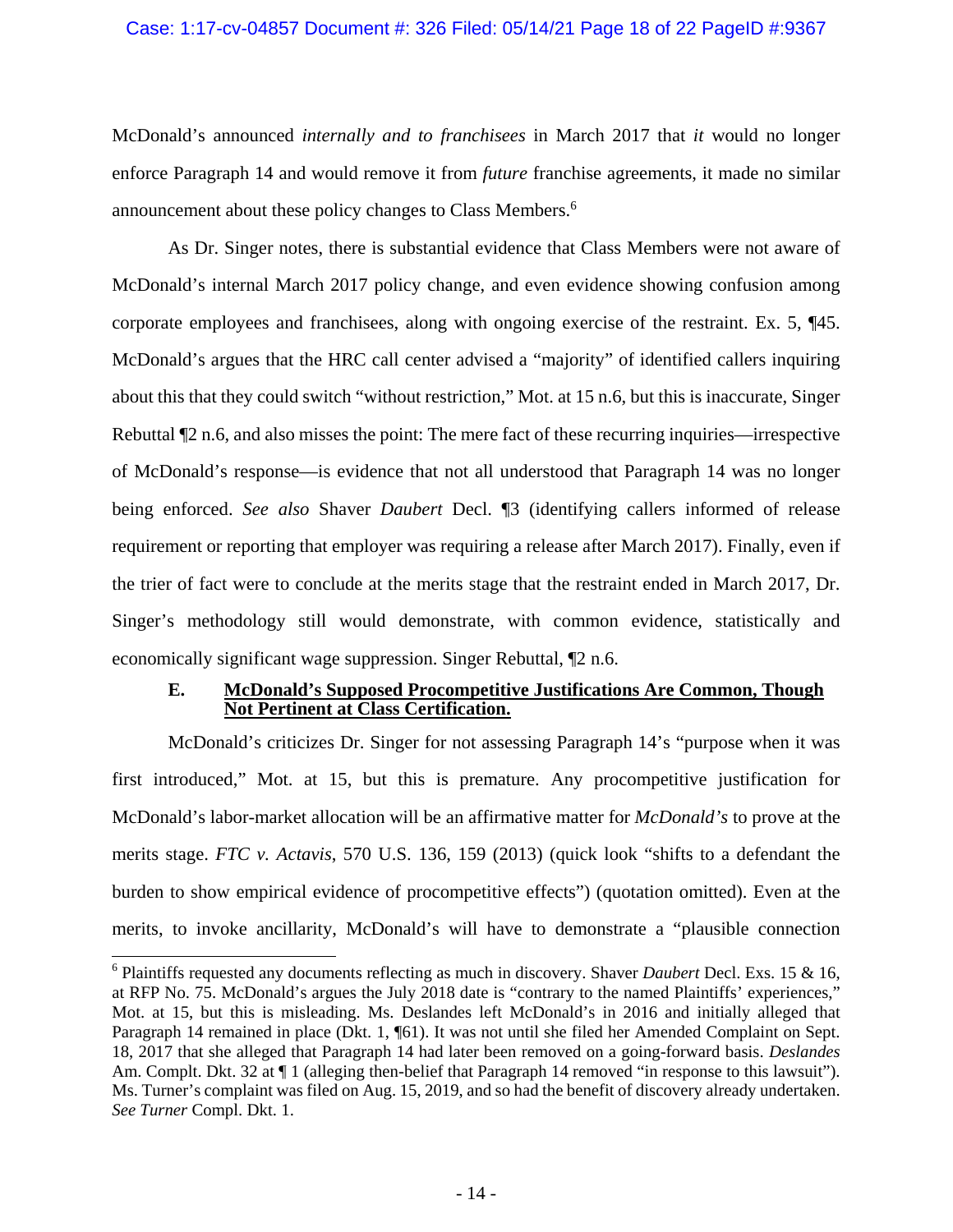### Case: 1:17-cv-04857 Document #: 326 Filed: 05/14/21 Page 19 of 22 PageID #:9368

between [Paragraph 14] and the essential character of the [main transaction]." *Gen. Leaseways, Inc. v. Nat'l Truck Leasing Assoc.*, 744 F.2d 588, 595 (7th Cir. 1984) (Posner, J.) (condemning on quick look horizontal market division as per se illegal despite its inclusion in otherwise procompetitive agreement).

McDonald's has presented no credible evidence of procompetitive benefits in the restrained labor market—whether in 1955, during the class period, or any time in between. McDonald's chose retired attorney James Kramer to testify about Paragraph 14's supposed procompetitive justifications, but Mr. Kramer had no why Paragraph 14 existed. Shaver *Daubert* Decl. Ex. 3 Kramer Dep. at 58:6-12

| . He                                                                         |
|------------------------------------------------------------------------------|
|                                                                              |
| <i>id.</i> at 58:14-60:6, 60:24-61:1,                                        |
| See id. at 61:5-12.                                                          |
|                                                                              |
| <i>id.</i> at 152:9-21 & 186:7-186:11,                                       |
| <i>Id.</i> at 64:3-65:10, 143:5-22; but see 64:24-65:10 (no                  |
| foundation for same). Indeed, McDonald's own expert Dr. Murphy admitted that |
|                                                                              |
| Murphy Dep. 185:25-126:3                                                     |
| It is                                                                        |

unsurprising that Dr. Singer characterized McDonald's "evidence" as unavailing. Most of it is surmise and speculation, or even attorney argument. *E.g.*, Brass Decl. Ex. 16 (1972 legal brief from non-antitrust lawsuit). Either way, it has no bearing on the reliability of Dr. Singer's regressions and, at the merits, it will be the subject of common evidence.

### **IV. CONCLUSION**

Plaintiffs respectfully request that the Court deny McDonald's motion.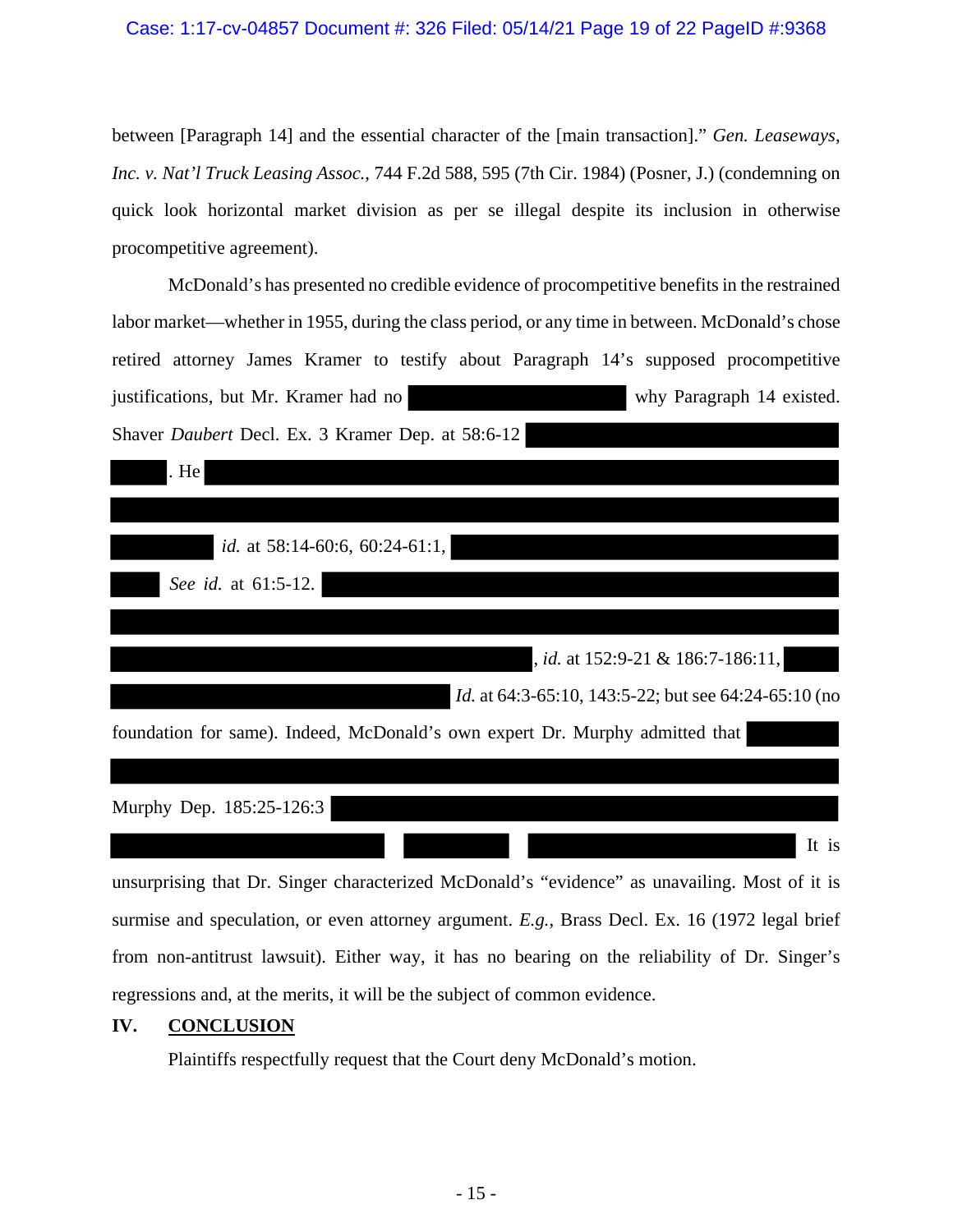Dated: May 14, 2021 **s** *S Derek Y. Brandt* 

 Derek Y. Brandt (#6228895) Leigh M. Perica (#6316856) Connor P. Lemire\* **MCCUNE WRIGHT AREVALO, LLP**  231 North Main Street, Suite 20 Edwardsville, Illinois 62025 Tel: (618) 307-6116 Fax: (618) 307-6161 dyb@mccunewright.com lmp@mccunewright.com cpl@mccunewright.com

Richard D. McCune\* Michele M. Vercoski\* **MCCUNE WRIGHT AREVALO, LLP**  3281 East Guasti Road, Suite 100 Ontario, California 91761

Tel: (909) 557-1250 rdm@mccunewright.com mmv@mccunewright.com

 Dean M. Harvey\* Anne B. Shaver\* Lin Y. Chan\* Yaman Salahi\* Jallé H. Dafa\* **LIEFF CABRASER HEIMANN & BERNSTEIN, LLP**  275 Battery Street, 29th Floor San Francisco, California 94111-3339 Tel: (415) 956-1000 dharvey@lchb.com ashaver@lchb.com lchan@lchb.com ysalahi@lchb.com jdafa@lchb.com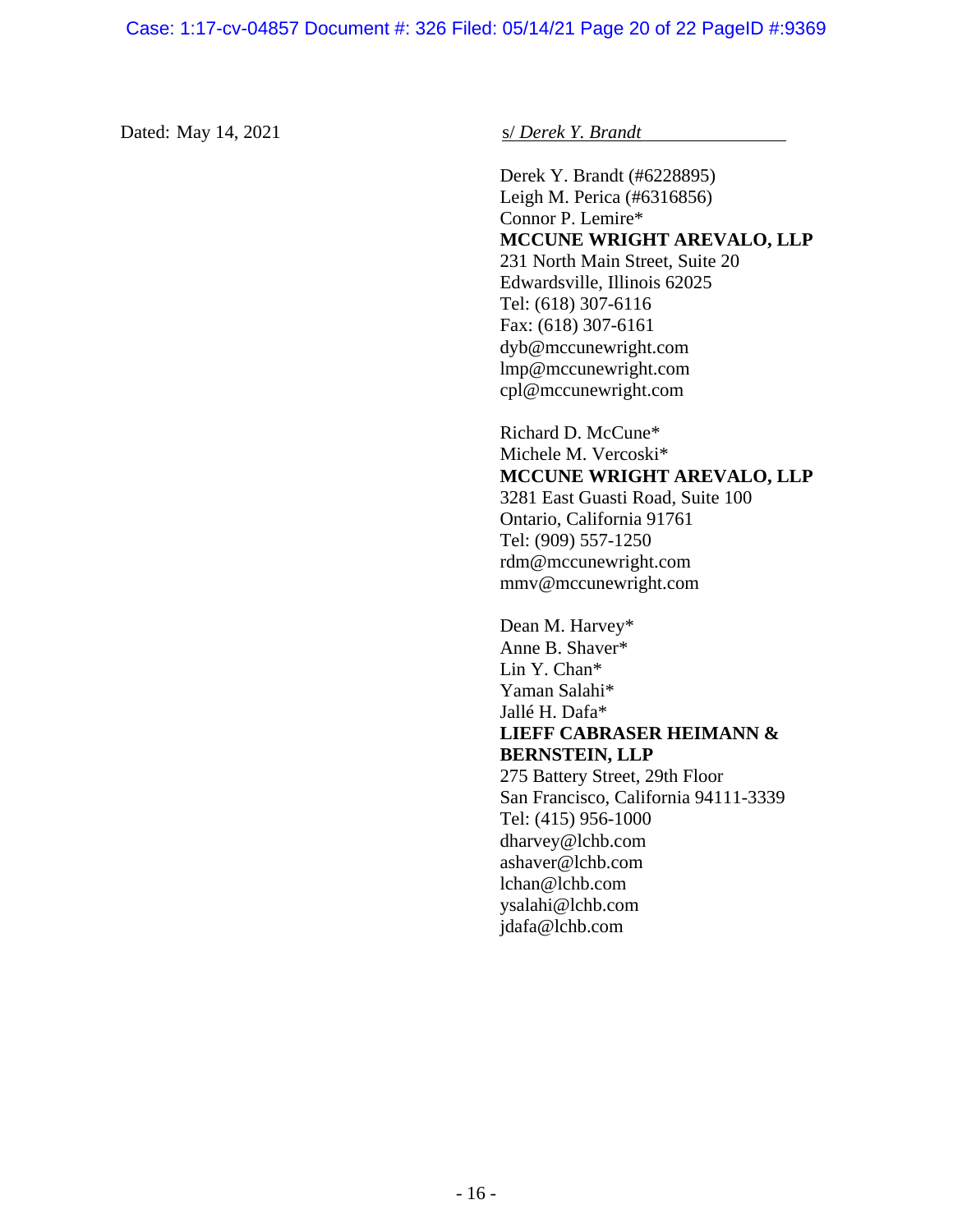### Jessica A. Moldovan\* **LIEFF CABRASER HEIMANN & BERNSTEIN, LLP**  250 Hudson Street, 8th Floor

New York, NY 10013-1413 Tel: 212.355.9500 jmoldovan@lchb.com

## Walter W. Noss\* Sean C. Russell\* **SCOTT+SCOTT, ATTORNEYS AT LAW, LLP**

600 West Broadway, Suite 3300 San Diego, California 92101 Tel: (619) 233-4565 wnoss@scott-scott.com sean.russell@scott-scott.com

### Michelle E. Conston\* **SCOTT+SCOTT, ATTORNEYS AT LAW, LLP**

The Helmsley Building 230 Park Avenue,  $17<sup>th</sup>$  Floor New York, New York 10169 Tel: (212) 223-6444 mconston@scott-scott.com

*Attorneys for Individual and Representative Plaintiffs Leinani Deslandes and Stephanie Turner* 

\* Admitted *pro hac vice*